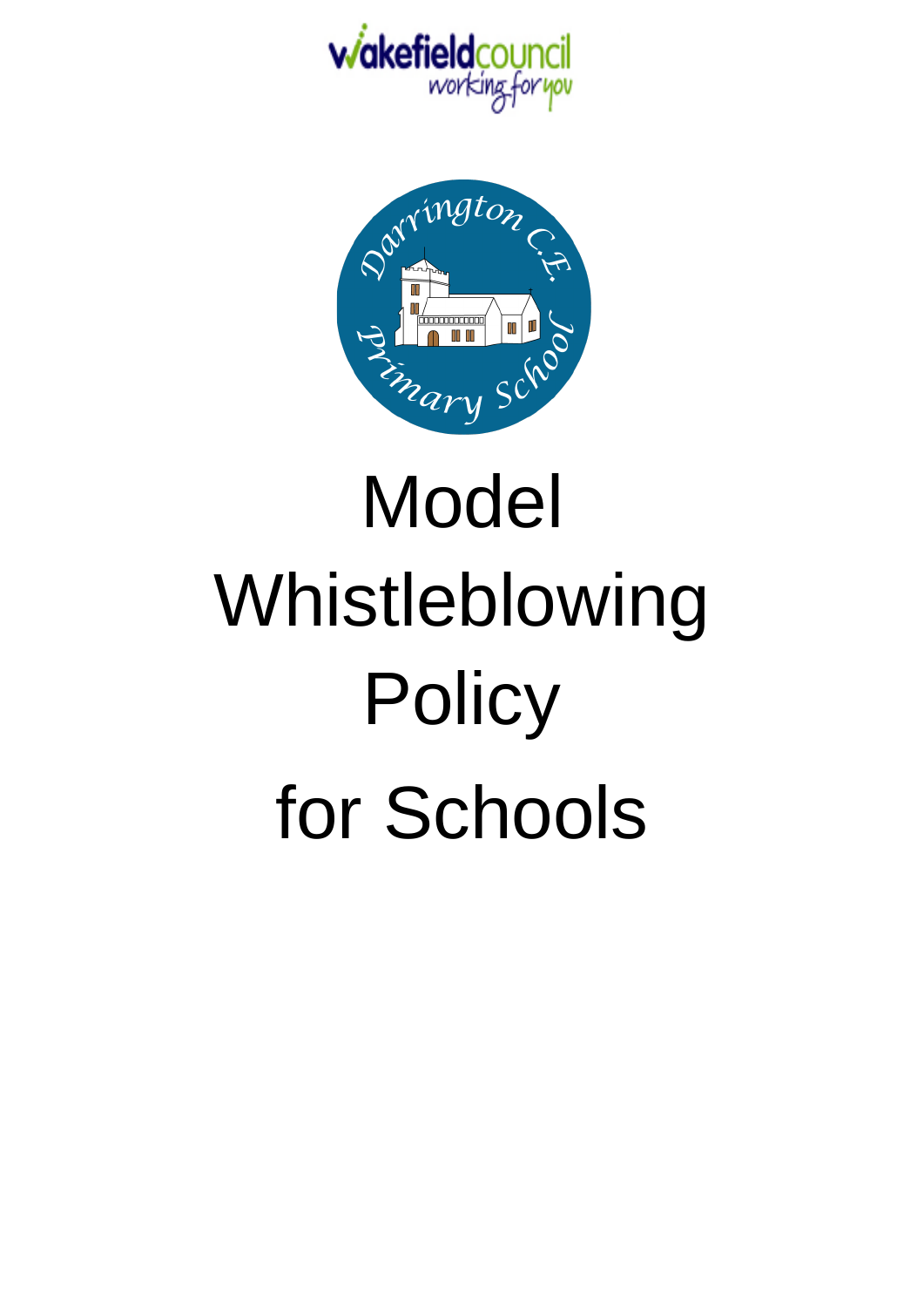

# Model Whistleblowing Policy

# for Schools

**Contents**

| <b>Section Number</b> | <b>Title</b>                                   | Page           |
|-----------------------|------------------------------------------------|----------------|
| 1.                    | Introduction                                   | $\overline{2}$ |
| 2.                    | Scope – Who the Policy Applies To              | $\overline{2}$ |
| 3.                    | <b>Data Protection</b>                         | 3              |
| 4.                    | Aims of the Policy                             | 3              |
| 5.                    | Responsibilities                               | 4              |
| 6.                    | <b>Disclosures</b>                             | 5              |
| 7.                    | How to Raise a Concern                         | 6              |
| 8.                    | How the School Will Respond                    | 9              |
| 9.                    | Safeguards                                     | 11             |
| 10.                   | <b>Relevant Legislation</b>                    | 13             |
| 11.                   | <b>Definitions</b>                             | 13             |
| 12.                   | <b>Associated Documents</b>                    | 13             |
| Appendix 1            | <b>Qualifying Disclosure Guide</b>             |                |
| Appendix 2            | <b>List of Prescribed Persons</b>              |                |
| Appendix 3            | Raising a Concern about Wrongdoing to Children |                |
| Appendix 4            | <b>Version History</b>                         |                |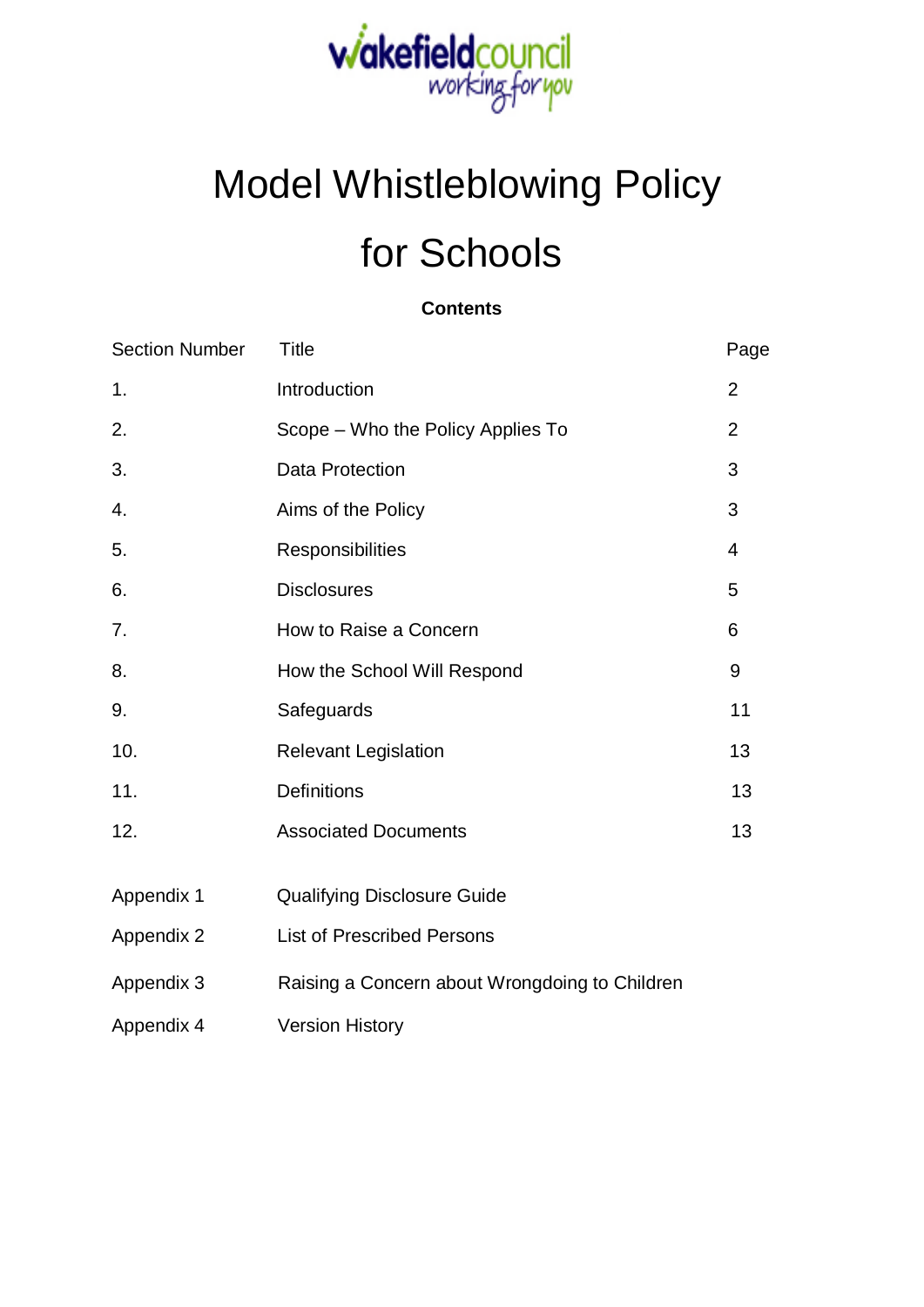

# **1. Introduction**

All schools face the risk of things going wrong or of unknowingly harbouring wrongdoers. Darrington CE Primary School believes it has the duty to identify such situations and take the appropriate measures to remedy them.

The Governing Body of Darrington CE Primary School has approved this Policy as it continues to remain committed to the highest possible standards of conduct, as set out in the Schools Code of Conduct. Therefore employees who have concerns about suspected wrongdoing within the School are encouraged to come forward and report those concerns. This process is commonly referred to as "whistleblowing" and the aim of this Policy is to give detailed advice and reassurance to persons who wish to "blow the whistle" by reporting wrongdoing to those who can make a difference. By knowing about wrongdoing at an early stage, the School has the chance to take necessary steps to safeguard its interests. The message the School wishes to give its employees is that they must not hesitate to "blow the whistle" on wrongdoing and do so as early as possible.

This Policy acknowledges and incorporates the specific statutory rights and protection given to employees by the Employment Rights Act 1996 as amended by the Public Interest Disclosure Act 1998 and the Enterprise and Regulatory Reform Act 2013, which applies to certain kinds of protected disclosure termed "qualifying disclosure" (see Section 5 below).

Provided that employees are acting in the public interest when making a disclosure and they have a reasonable belief that the information disclosed tends to show that wrongdoing has occurred, is occurring or is likely to occur in the future, it does not matter if an employee subsequently realises that they are mistaken. Employees do not have to specifically prove anything in order to have their concerns about wrongdoing investigated. Through this Policy the School wishes to stress to employees that "**if you are in doubt – raise it".**

The Governing Body and Headteacher (if appropriate) will consider the information received from a whistleblowing disclosure. However, the decision as to whether or not to investigate, and the extent of that investigation, will remain with the Governing Body. If any investigation does take place, employees will be expected to co-operate fully with that investigation.

# **2. Scope – Who the Policy Applies To**

This Policy applies to all employees working for Darrington CE Primary School under the direction of the Governing Body.

This Policy also applies to School Governors, volunteers and contractors working for Darrington CE Primary School on the School premises e.g. self-employed and agency staff, supply teachers, building maintenance contractors etc. All references to employees shall, for the purposes of this Policy, be deemed to include such School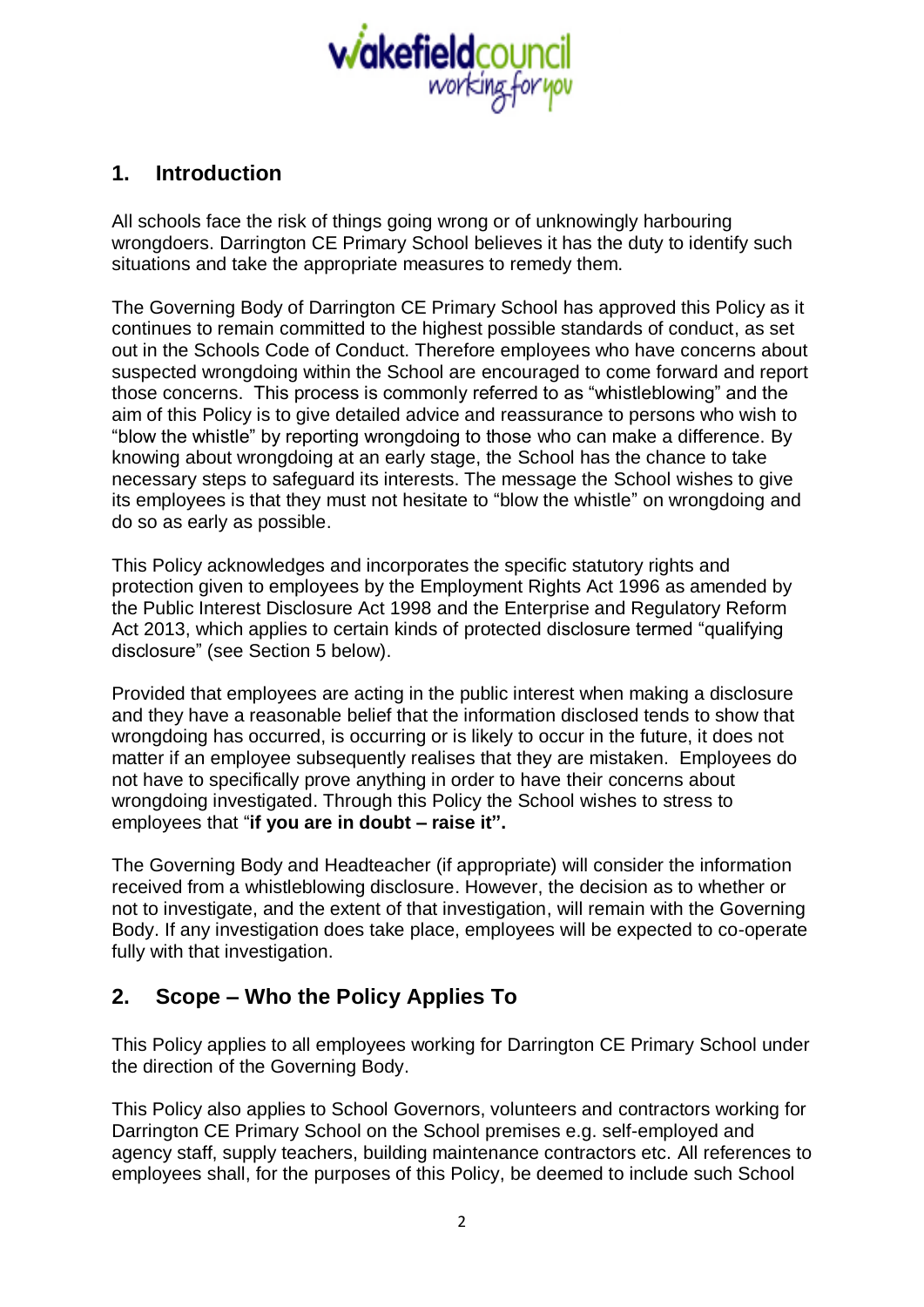

Governors, volunteers and contractors, to enable them to raise any concerns about suspected wrongdoing within the School.

The provisions of this Policy are not directly available to members of the public. Members of the public who wish to raise a concern about any aspect of the School's work, including wrongdoing, must follow the School's Complaints Procedure.

# **3. Data Protection**

The School processes personal information/data collected in the application of this Whistleblowing Policy in accordance with its legal obligations set out in the Data Protection Act 2018 and the General Data Protection Regulations 2016, which are confirmed within the Schools Data Protection Policy.

Information/data specifically obtained to address issues raised under this Whistleblowing Policy is held securely and accessed by, and disclosed to, individuals only for the purposes of addressing these issues. Inappropriate access or disclosure of an employee's personal information/data constitutes a data breach and should be reported in accordance with the schools Data Protection Policy immediately. It may also constitute a matter which will be considered in accordance with the School's Disciplinary Policy.

# **4. Aims of the Policy**

The aim of this Policy is to provide;

- support to employees in the internal reporting of suspected wrongdoing in a safe and constructive manner;
- avenues for employees to raise concerns about suspected wrongdoing and to receive feedback on any action taken by the School in response to those concerns;
- opportunities for employees to take the matter further if they are dissatisfied with the School's response to their concerns by identifying ways to report concerns to the appropriate regulator or outside body.
- reassurance to employees that, provided they disclose their concerns appropriately and in accordance with this Policy, they will, provided their disclosure is a "qualifying disclosure", be protected from suffering a detriment in their employment (including dismissal).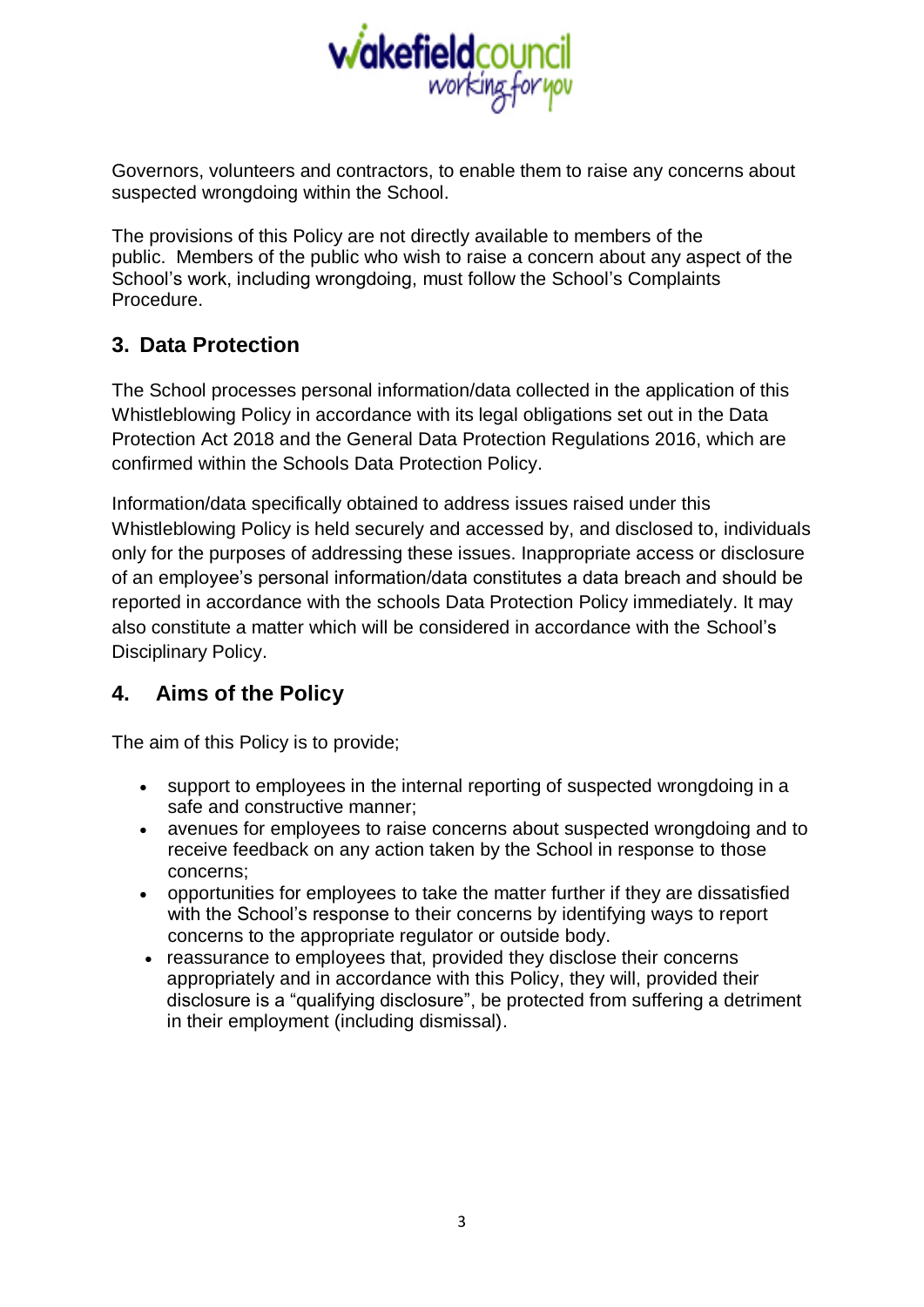

# **5. Responsibilities**

#### **The Governing Body must;**

- treat all disclosures in confidence
- seek advice from their HR provider with regard to the application of this Policy
- provide support to employees making whistleblowing disclosures where they consider the employee has a reasonable belief that the information disclosed is both accurate and in the public interest.
- consider fully whether to investigate any whistleblowing disclosures made and if it is decided that an investigation is required ensure that it is undertaken properly and objectively.
- inform the employee making the whistleblowing disclosures of the progress being made with any subsequent investigation (or provide a full explanation as to why an investigation will not be taking place). It is not necessary to provide detailed information which may breach the confidentiality of the investigation but rather provide reasurance that the investigation will reach an appropriate outcome.
- where a whistleblowing disclosure is a "qualifying disclosure", protect the employee making the disclosure from suffering any detriment in their employment (including dismissal) such as harassment or victimisation from any other manager or employee because the employee has made the disclosure.
- where a whistleblowing disclosure is a "qualifying disclosure", take all possible steps to protect the employee making the disclosure from suffering any detriment in their employment by other parties outside the School with an interest in the concerns being raised because the employee has made the disclosure.

#### **The Headteacher will;**

- maintain a secure and confidential record of all whistleblowing disclosures and the outcomes reached from the investigations carried out in accordance with the School's Retention of Records Policy.
- refer all whistleblowing disclosures received to the Chair of the Governing Body and support the Governing Body in meeting their responsibilities under this Policy.
- make employees (and contractors/agency workers) aware of the existance of this Policy.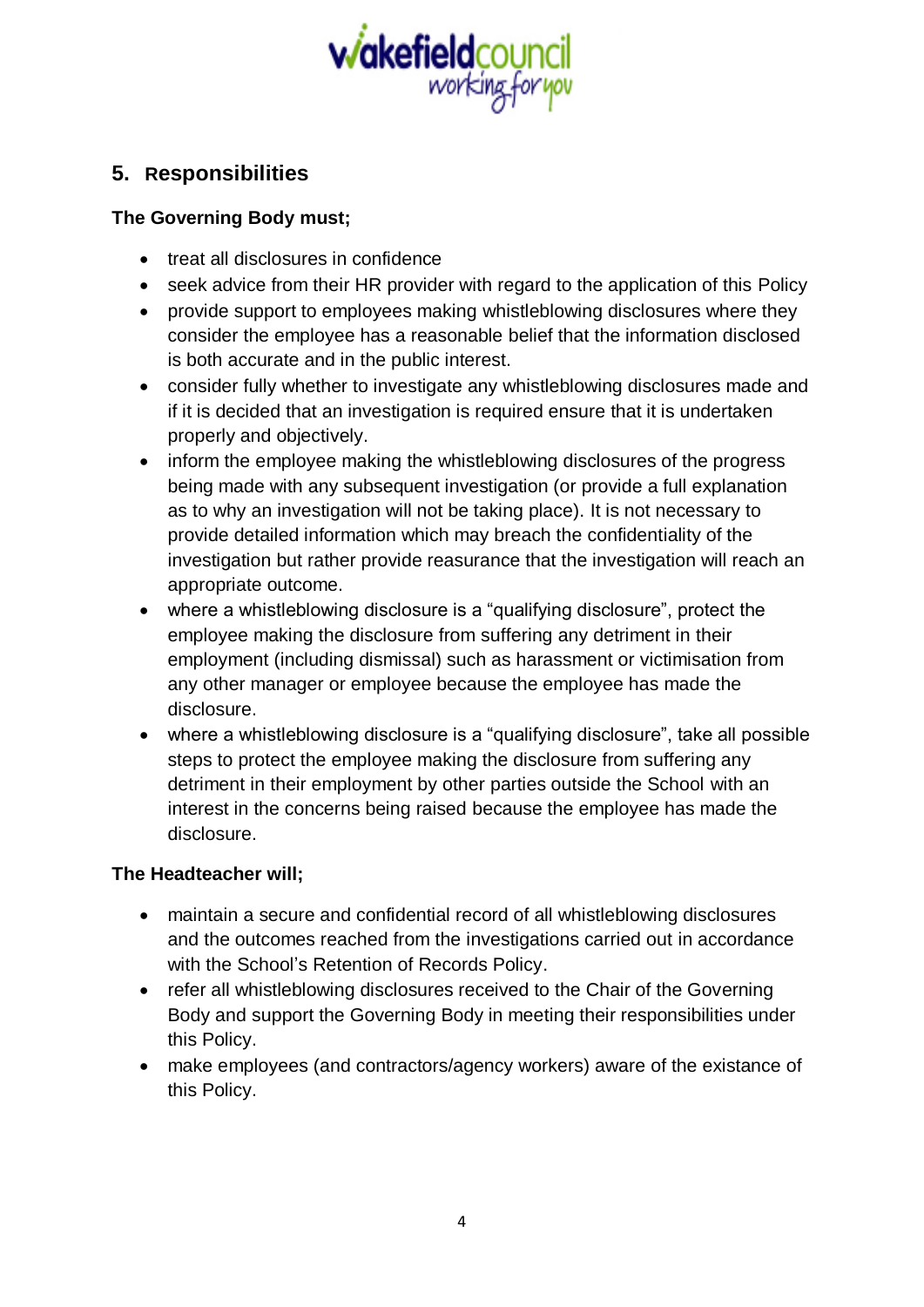

#### **Employees should;**

- report all concerns about suspected wrongdoing within the School (excluding any related to their own contract of employment) which come to their attention during their employment, providing that they have a reasonable belief that their concerns are accurate and that it is in the public interest that those concerns should be subject to further scrutiny.
- put their name to any whistleblowing disclosures made.
- fully participate in any investigation following a whistleblowing disclosure made by them.

#### **HR will;**

- provide support and advice to the School in reviewing and implementing this Policy as required.
- consult with the recognised Trade Unions with regard to any future changes to this Policy.

# **6. Disclosures**

The Employment Rights Act 1996, as amended by the Public Interest Disclosure Act 1998 and the Enterprise and Regulatory Reform Act 2013, protects workers who make a "qualifying disclosure" from dismissal, selection for redundancy or from being subjected to any other detriment in employment as a result of making that "qualified disclosure".

A "qualifying disclosure" is a concern which falls into one of six categories of wrongdoing set out in the legislation, provided that the specific requirements for that category of wrongdoing are met in that the concern is raised in the correct manner to the proper person or organisation. These six categories are:

- Criminal offences e.g. theft, fraud, corruption, sexual or physical abuse of pupils;
- Failure to comply with legal obligations  $-$  e.g. a breach of a statutory duty, Standing Orders or Financial Regulations and other statutorily required policies;
- Miscarriage of justice;
- Risks to Health & Safety including those to pupils, employees and the public;
- Damage to the environment;
- Deliberately covering up any of the above.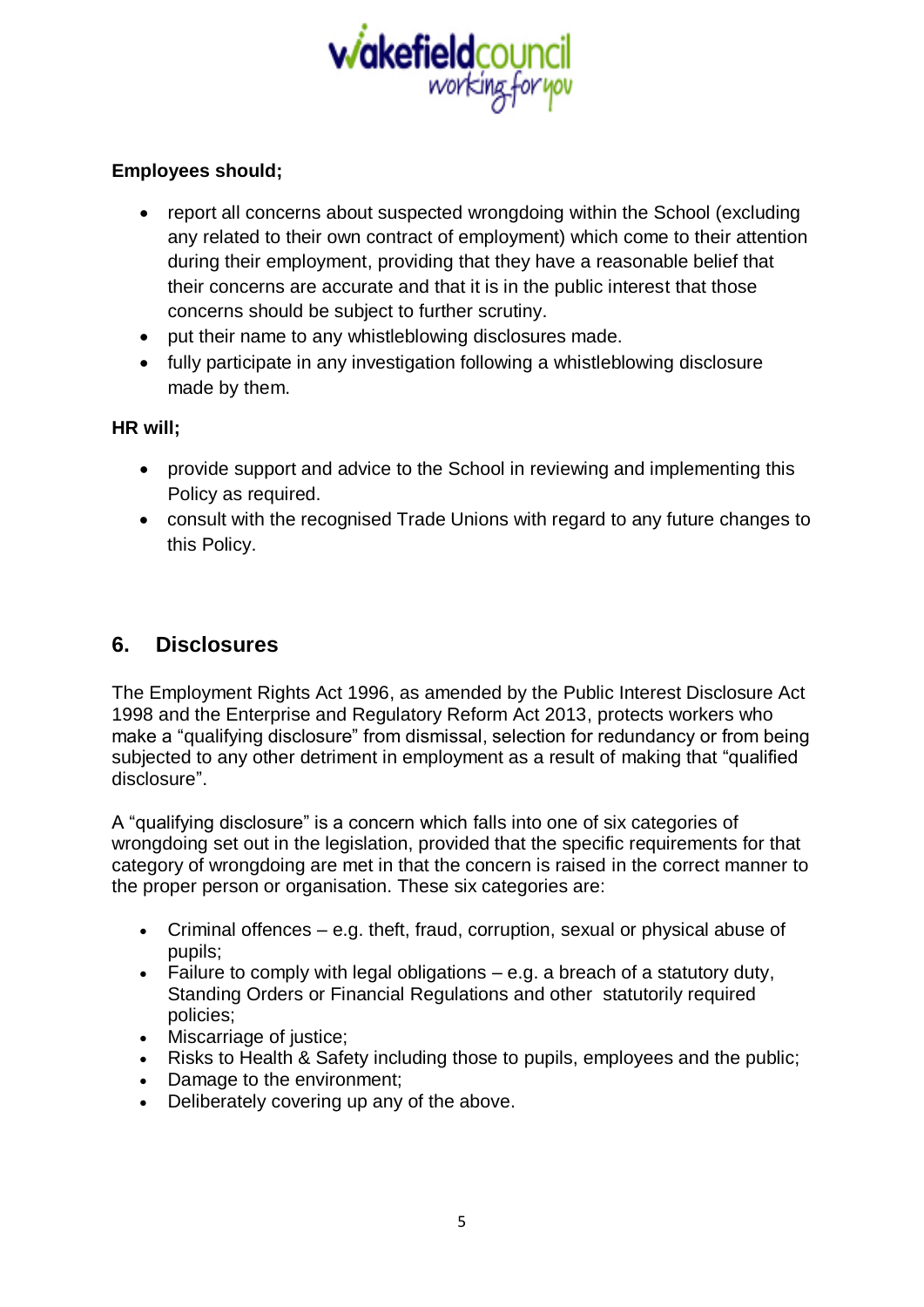

The specific requirements for each of these categories of wrongdoing are different for each category. Further information about these requirements is set out in the Qualifying Disclosure Guide at Appendix 1.

Whilst the School would wish employees to raise any concerns they have about wrongdoing within the School, there are circumstances in which a concern can be raised outside the School. If, however, an employee's disclosure does not meet the statutory requirements of a "qualifying disclosure", whether raised internally or externally, they will not be able to rely upon the protection of the Employment Rights Act 1996, as amended by the Public Interest Disclosure Act 1998 and the Enterprise and Regulatory Reform Act 2013. For example, it is unlikely that raising a concern about wrongdoing to the media would maintain the legal protection referred to in this Policy.

The School will also investigate concerns under this Policy which relate to improper conduct falling below established standards and practices. Whilst concerns of this nature may not fall within the definition of a "qualifying disclosure" the School will provide the same level of support and protection to employees raising such concerns as it would to employees making a "qualifying disclosure".

Where an employee raises concerns which relate to their own employment with the School, those concerns are not likely to meet the test of being in the public interest and therefore they should not be raised through this Policy but rather through the School's Grievance Procedure. Similarly this Policy is intended to cover concerns that fall outside the scope of the Grievance Procedure and therefore you do not need to raise a grievance in order to disclose a concern about suspected wrongdoing.

# **7. How to Raise a Concern**

The School recognises that employees may wish to seek advice from their Trade Union representative, if applicable, or an advisory body such as Public Concern at Work, before raising a concern about suspected wrongdoing. Public Concern at Work is a charity which provides free support to both organisations and individuals with regard to whistleblowing issues. It also provides a safe haven where employees can confidentially discuss whether and how best to raise a whistleblowing concern.

Although concerns about wrongdoing can be raised orally or in writing, the School would encourage employees to put them in writing, setting out the background and history of the concern and giving names, dates, places and amounts where possible, providing as much information as possible.

In all circumstances, employees should make it clear that they are raising their concerns about suspected wrongdoing under this Policy.

The School does not expect employees to prove that the suspected wrongdoing has occurred, is occurring or is likely to occur in the future but they will need to show to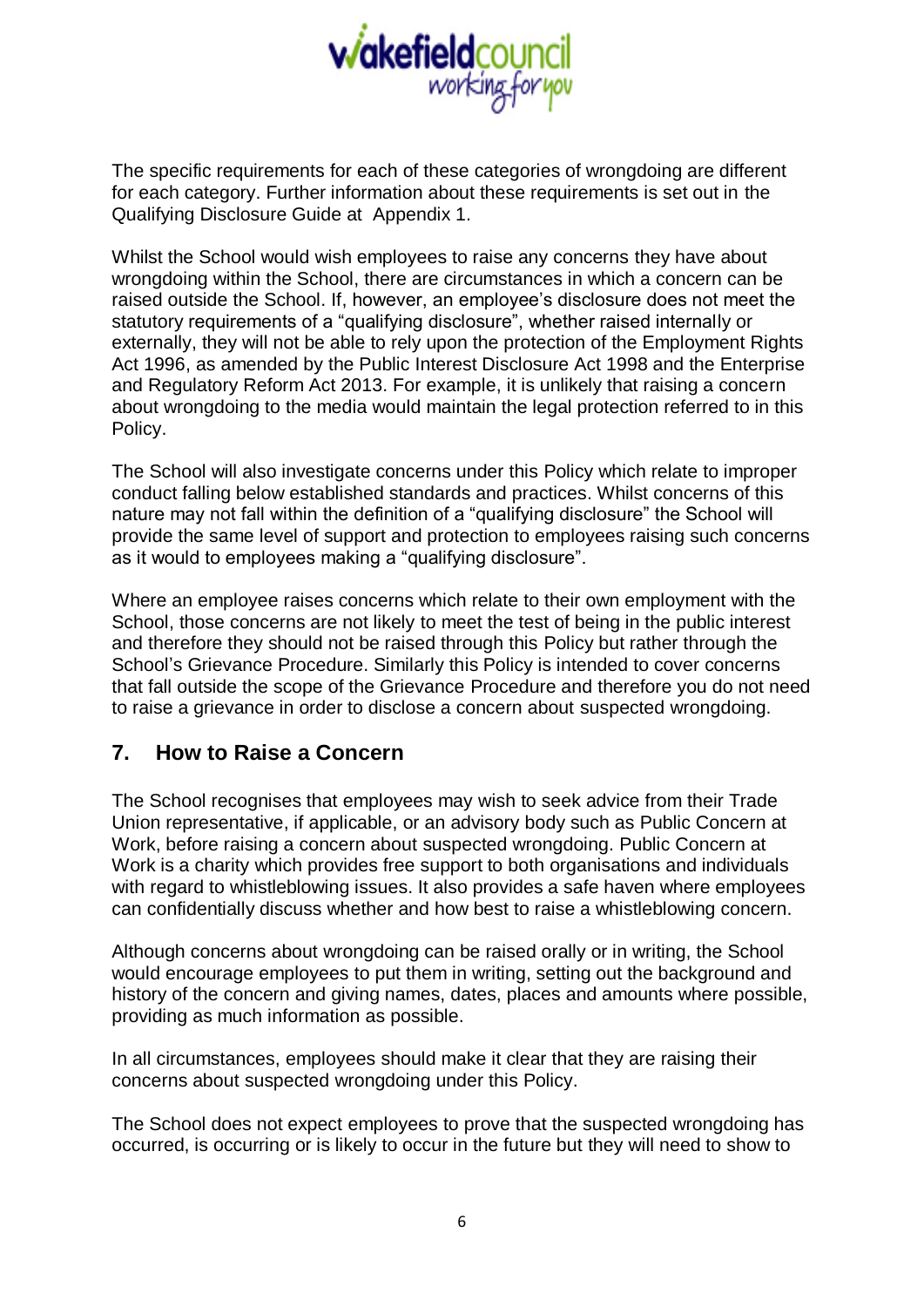

the person they contact that they have sufficient grounds for their concern and that the information disclosed tends to show the suspected wrongdoing.

The School also encourages employees to put their names to any concerns they raise. If an employee expresses concerns about suspected wrongdoing anonymously, their disclosure is much less powerful.

Anonymous disclosures about suspected wrongdoing will still be considered by the School, although any action taken will be at the discretion of the person undertaking the initial investigation. In exercising this discretion, regard will be had to a number of factors, including:

- The seriousness of the concern raised;
- The credibility of the disclosure;
- The likelihood of confirming the concern from other sources.
- The ability to investigate if it is not possible to confirm facts or gather more information due to the anonymity of the whistleblower or other reasons.

The earlier an employee raises their concerns, the easier it may be for the School to take action.

Employees are encouraged to raise any concerns of suspected wrongdoing internally but it is recognised that in certain circumstances it may be appropriate to instead raise concerns externally, to the relevant external organisation or organisation for the relevant category of wrongdoing as set out in Appendix 2.

Once a concern about suspected wrongdoing has been raised either internally or externally, employees have a duty to fully participate in any subsequent whistleblowing investigation. Employees who have raised their concern may, therefore, feel it appropriate to seek advice from their Trade Union representative or another advisory body such as Public Concern at Work.

#### **Internally – to Management**

Employees are encouraged to raise any concerns of suspected wrongdoing with their Line Manager. However, the School appreciates that this depends on the seriousness and sensitivity of their concern and also whether the employee thinks their Line Manager may be involved in the suspected wrongdoing.

If an employee believes that their concern is too serious or sensitive to raise with their Line Manager or believes that their Line Manager is involved in the suspected wrongdoing, they should raise their concerns with the Headteacher.

If an employee believes that the issue is too serious or sensitive to raise with the Headteacher, or believes that they are involved in the suspected wrongdoing, they should raise their concerns with the Chair of the Governing Body.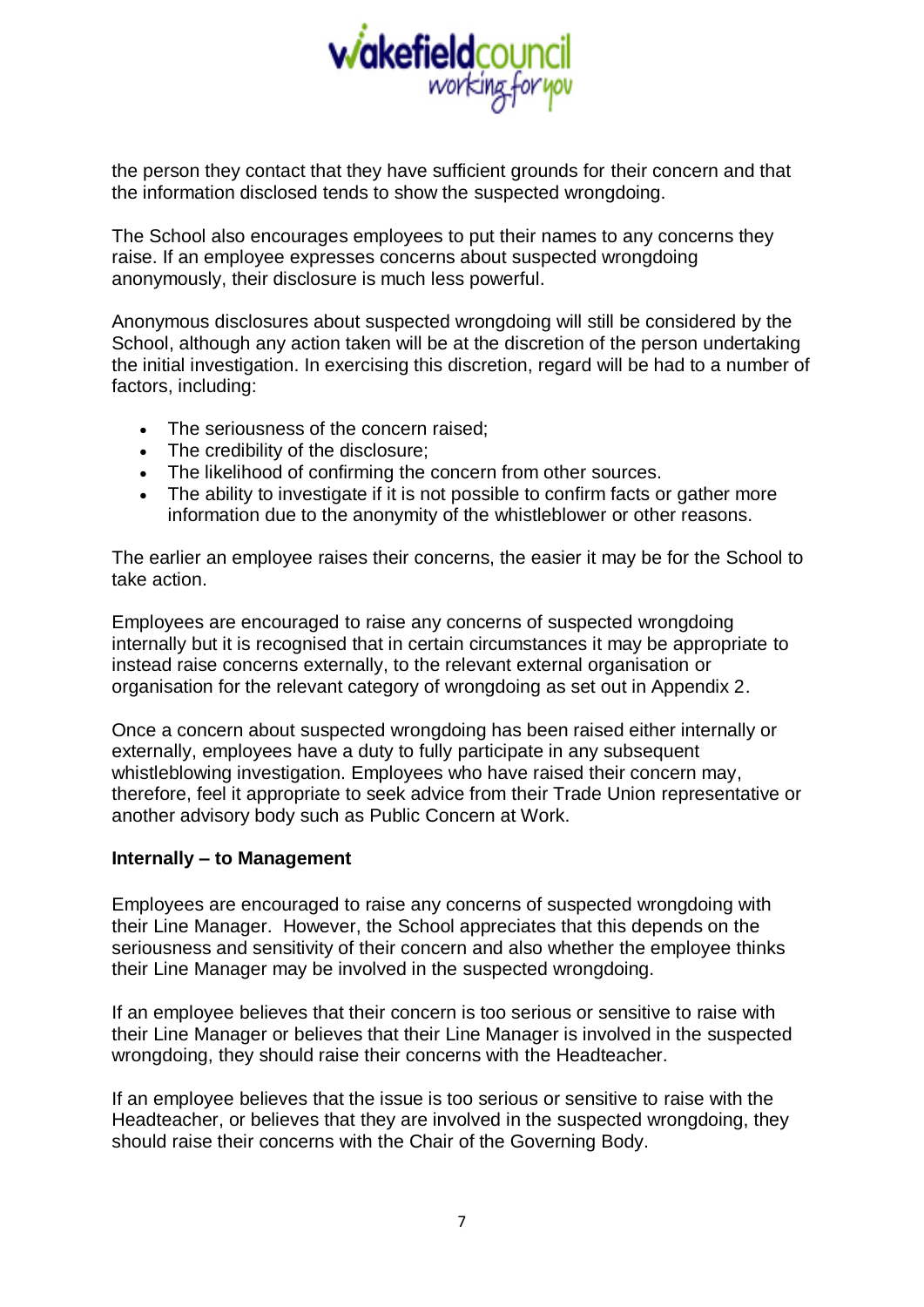

#### **Externally**

If an employee feels unable to raise their concerns about suspected wrongdoing internally or feels dissatisfied with an internal investigation into their concerns, they may be justified in contacting a relevant external person or organisation for the relevant category of wrongdoing (see Appendix 2). This list has been prescribed by the Secretary of State, in the event that the more stringent conditions regarding external disclosure are met. The relevant person or organisation may be able to provide independent advice.

Employees may, in certain, limited situations, also be justified in raising a concern about suspected wrongdoing to a wider audience but should refer to the Qualifying Disclosure Guide at Appendix 1 before taking such action, so that they can determine whether this course of action is appropriate.

If an employee chooses to disclose their concern outside the School, they must take care to ensure that they do not disclose confidential or privileged information. Examples of information that is given to the School in confidence (either explicitly or where it is clear from the circumstances that there is an expectation that the information will not be passed on) are:

- information that would enable a child or other vulnerable client to be identified
- commercially sensitive information
- third party personal financial information
- information that is held as part of court proceedings where the information has not been made public
- information that could affect national security
- legal advice given to the service

Where confidential or privileged information is inappropriately disclosed, an employee may be subject to disciplinary action in accordance with the School's Disciplinary Procedure.

#### **Concerns about Children and Vulnerable Persons**

If an employee's concern relates to any suspected wrongdoing to the welfare of children and/or vulnerable adults, the procedure set out in Appendix 3 should be followed because of the specific obligations placed upon persons reporting concerns regarding the wellbeing of children and/or vulnerable adults.

Failing to report a concern relating to the wellbeing of children and/or vulnerable adults could be seen as a failing in professional duty for some employees and be in breach of legislation. Such failures may result in disciplinary action being considered in accordance with the School's Disciplinary Procedure.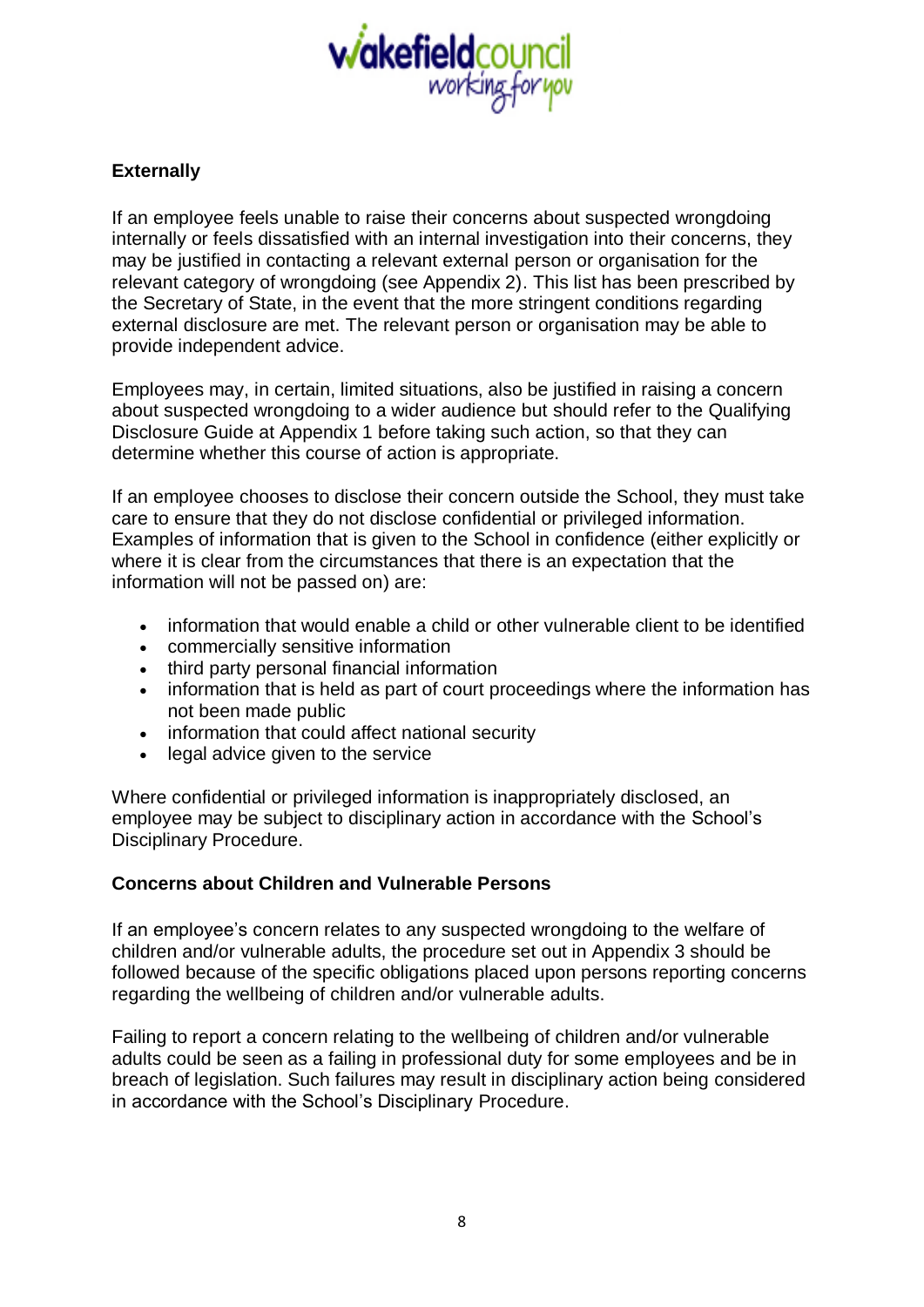

# **8. How the School Will Respond**

The action taken by the School will depend upon the nature of the concern that is raised.

In most instances, it is expected that in order to protect individuals and the School, initial enquiries will be made to decide whether a whistleblowing investigation is required and, if so, what form this investigation will take. Some concerns about suspected wrongdoing may be resolved by agreed or alternative action without the need for a whistleblowing investigation.

If the disclosure has been made internally, the person dealing with the initial whistleblowing disclosure must, in consultation with the Headteacher (if appropriate), inform the Chair of the Governing Body who will determine if a whistleblowing investigation will take place and if so, determine the terms of reference for that investigation, and then take the decision to:

- Complete the investigation internally using an independent and impartial member of the School's management team. They will also determine the terms of reference for the investigation; or
- Refer the matter to an external body for them to investigate; or
- Refer the matter directly to the Police; or
- Organise an independent inquiry; or
- Refer the matter for consideration under any other existing School procedure as may be appropriate in the circumstances; or
- Take no further action

The School will respond in writing to the employee's contact address, within 10 working days of receiving the disclosure, providing the following information:

- An acknowledgement that their concern has been received, with due care regarding confidentiality;
- What actions have been taken up to that point;
- An indication of what happens next;
- The name of a "contact officer" who they will be able to liaise with if concerns or issues arise as a consequence of them making the disclosure;
- If applicable, the name of the person assigned to investigate the disclosure;
- An estimate of how long it will take to provide a final response and why it will take this long;
- If applicable, an explanation as to why it may not be appropriate to carry out a whistleblowing investigation.

If it is not possible to provide all this information within 10 working days the written response will explain the reasons for this and give an indication as to when it will be available to be shared with the employee.

The amount of contact between the person making the disclosure and the person investigating it will depend on the nature of the concern raised about the suspected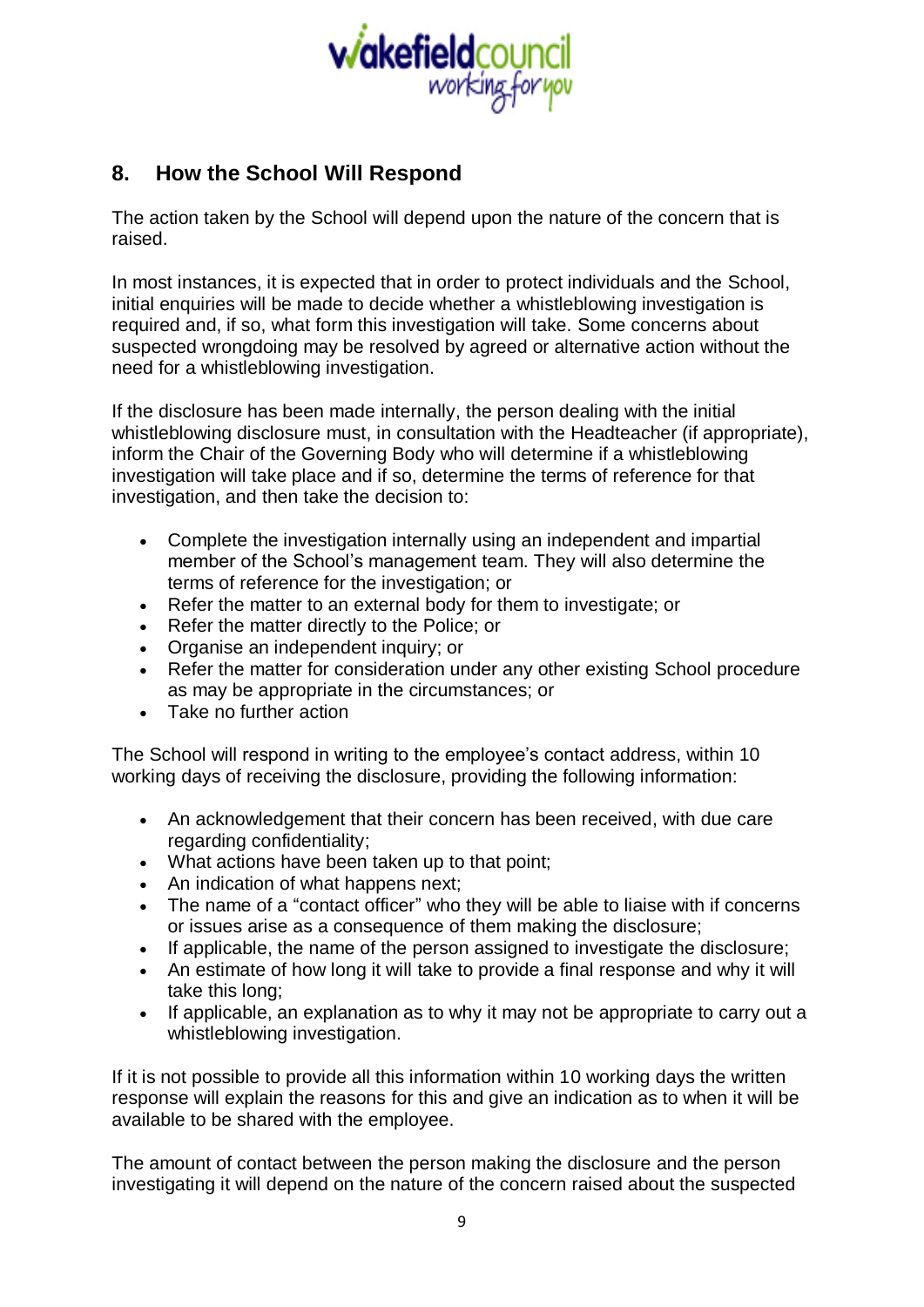

wrongdoing, the potential difficulties involved and the clarity of the information provided. If it is necessary to seek further information, a meeting will be arranged with the employee, at which they will have the right to be accompanied by their Trade Union representative or a work colleague who is not involved in the area of work to which the concern relates. At the employee's request, any meeting may be held away from their workplace and/or outside working hours if appropriate.

Every attempt will be made to resolve the matter within 20 working days of a concern being raised, or if this is not possible as soon as is reasonably practicable. If the matter cannot be resolved within this time scale, the employee will be kept regularly informed of how the concern is being dealt with.

Subject to legal constraints, the employee will be notified of the outcome of any whistleblowing investigation into a concern they have raised.

The outcomes of all formal whistleblowing investigations will be reported to the School's Governing Body. The Headteacher will ensure that all documents relating to an investigation into a disclosure will be kept on confidential file in accordance with the School's Retention of Records Policy.

# **9. Safeguards**

#### **Confidentiality**

The School should strive for a culture where employees who have a whistleblowing concern feel it is safe and acceptable to raise their concerns openly given that such openness makes it easier for the School to assess the issues and work out how best to investigate them. However, it is recognised that some employees may have anxieties about identifying themselves and if this is the case it will be agreed that any concerns about suspected wrongdoing made under this Policy will be treated confidentially and, unless the employee agrees otherwise, the School will do its best not to disclose their identity.

Employees must, however, appreciate that a whistleblowing investigation may reveal who raised the concern and as part of this investigation, they may be required to provide a statement to the School or to an external body, for example the Police or another appropriate enforcement agency. Similarly if the matter proceeds to an internal disciplinary hearing for another employee, they may be required to attend as a witness to provide evidence.

#### **Harassment or Victimisation**

The School recognises that the decision to raise a concern about suspected wrongdoing can be a difficult one to make. The School has a statutory duty to protect employees from suffering a detriment in their employment (including dismissal) as a result of making a "qualifying disclosure" and as such it will not tolerate an employee being subjected to a detriment in their employment, such as harassment or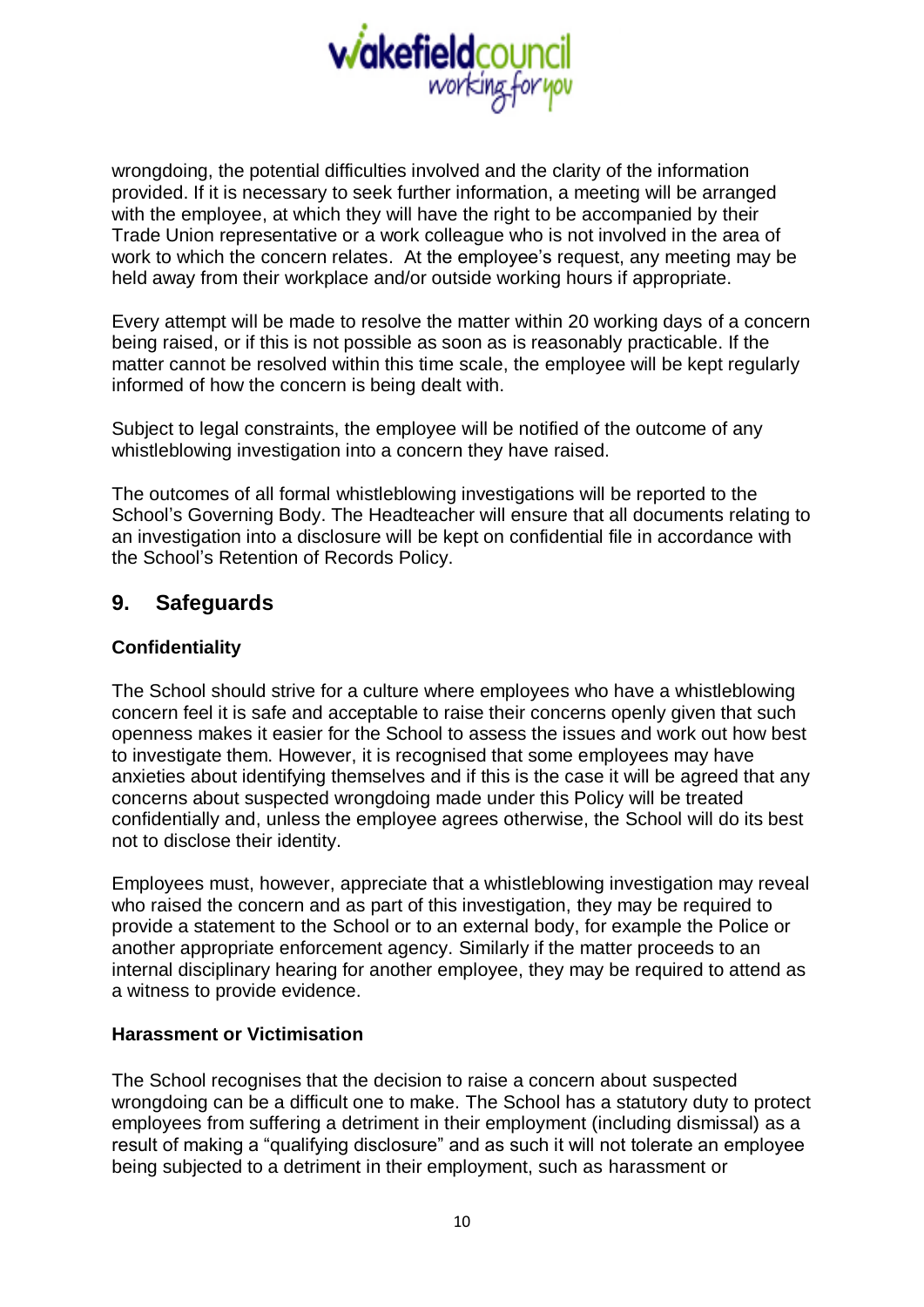

victimisation by managers or other employees, as a result of them having raised their concern. The School will take action to protect employees when they have raised a "qualified disclosure". Similarly the School will take all possible steps to protect employees who raise "qualifying disclosures" from being subjected to a detriment in their employment by third party organisations where such organisations are implicated in the concerns raised.

If an employee feels that they have suffered detriment, either directly or indirectly, as a result of raising a concern under this Policy, they should refer to the School's Grievance Policy (and the associated statement regarding Harassment and Bullying at Work).

Any allegations of harassment or victimisation will be fully investigated and where a case to answer is identified it will be addressed through the application of the School's Disciplinary Policy.

#### **Untrue Allegations of Wrongdoing**

This Policy has been designed to encourage employees to raise legitimate concerns about suspected wrongdoing. Consequently, if an employee raises a concern which is in the public interest, and they have a reasonable belief that the information disclosed tends to show the wrongdoing has occurred, is occurring or is likely to occur in the future but the wrongdoing is not confirmed by the whistleblowing investigation, disciplinary action will not be taken against the employee. Where, however, a whistleblowing investigation concludes that the information provided, was maliciously inaccurate and/or the disclosure was, on balance, not considered reasonable, then disciplinary action may be taken against an employee in accordance with the School's Disciplinary Policy.

An employee who is the subject of a disclosure found not to be true will receive a full explanation of any whistleblowing investigation findings in writing.

#### **Subjects of Whistleblowing Disclosure**

If an employee finds themselves the subject of a whistleblowing disclosure and a subsequent investigation they will have the right to be represented by a Trade Union representative or a work colleague who is not involved in the area of work to which the concern relates during any interviews which take place as part of the investigation.

#### **Counter Grievances**

Whilst every possible precaution will be taken to maintain the confidentiality of any "whistleblower" it is recognised that on occasions a person who is the subject of the concerns raised may become aware of who has raised the concern, which could prompt a grievance being submitted related to the detrimental treatment at work if the subject of the disclosure believes that the disclosure is inaccurate and/or malicious and/ or has been unreasonably made.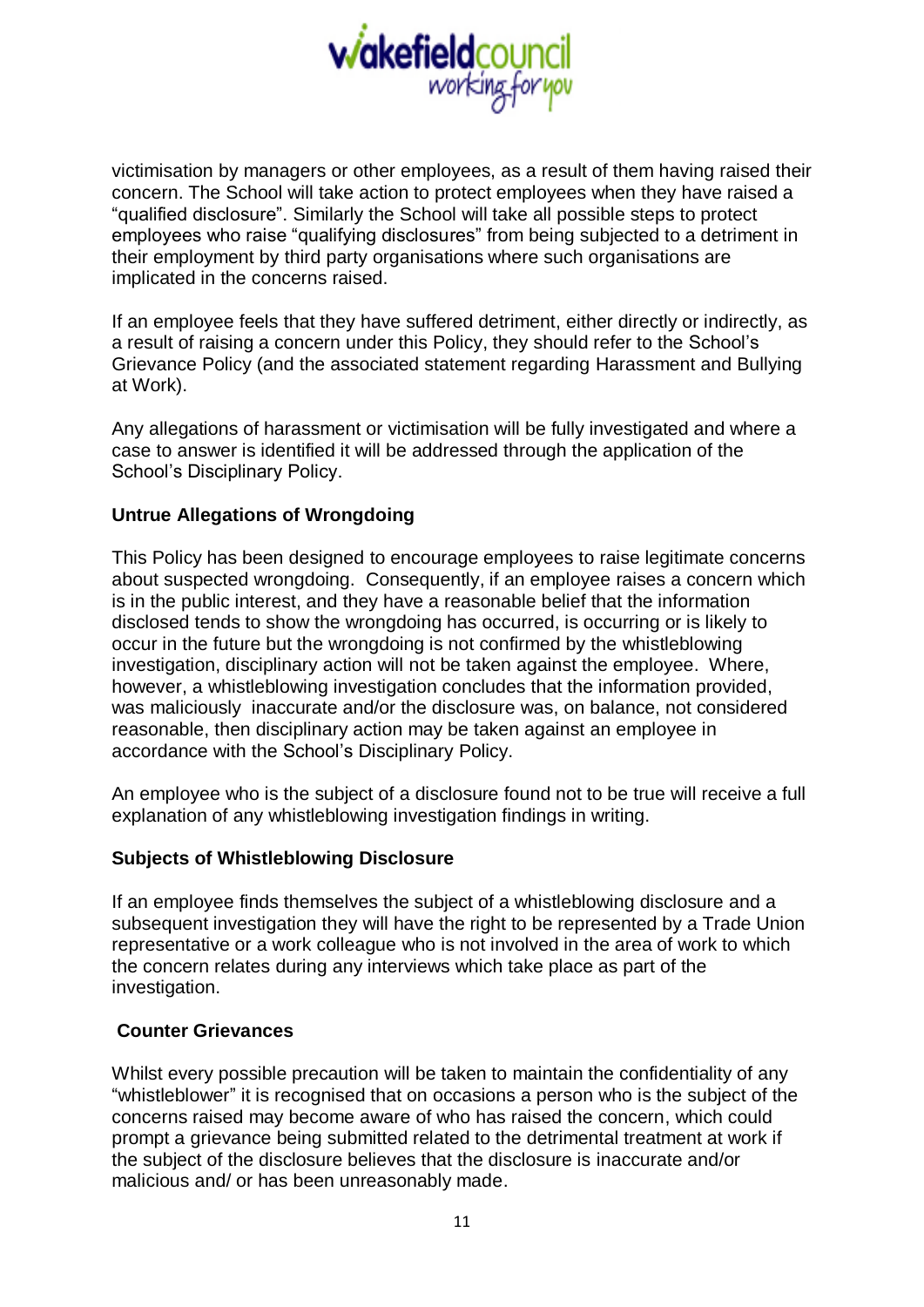

The submission of such a counter grievance by a person who is the subject of a disclosure will not prevent, or interfere with, any whistleblowing investigation into the original disclosure occurring or continuing. Any whistleblowing investigation will fully explore the issues raised in a counter grievance both at the interview with the subject of the disclosure and also with any other person(s) named as witnesses by either party. The outcome of the investigation will therefore address both the original disclosure and any counter grievance submitted. The investigation will in effect replace Stage 1 of the School's Grievance Procedure. Therefore if the counter grievance is not resolved through the outcome of the investigation the matter may be referred to Stage 2 of the Grievance Procedure .

If the whistleblowing investigation into the original disclosure concludes that the counter grievance is justified (and therefore that the allegations were either maliciously inaccurate and/or were unreasonably made) this will be confirmed in writing prior to any disciplinary action being considered, in accordance with the School's Disciplinary Policy, against the employee who made the original disclosure.

# **10. Relevant Legislation**

Employment Rights Act 1996 Public Interest Disclosure Act 1998 Enterprise and Regulatory Reform Act 2013 Local Authority Social Services Act 1970 Childrens Homes Regulations 2001

# **11. Definitions**

**Whistleblower** – a person who works in or for an organisation who raises an honest and reasonble concern about a possible fraud, crime, danger or other serious risk that could threaten colleagues, service users, customers, members of the public, or the success and reputation of the organisation.

**Qualifying Disclosure** – a disclosure which meets certain legal definitions and which carries protection against unfair treatment including dismissal.

# **12. Associated Documents**

School's Disciplinary Policy and Procedure School's Grievance Policy and Procedure. School's Bullying and Harassment at Work Statement School's Complaints Procedure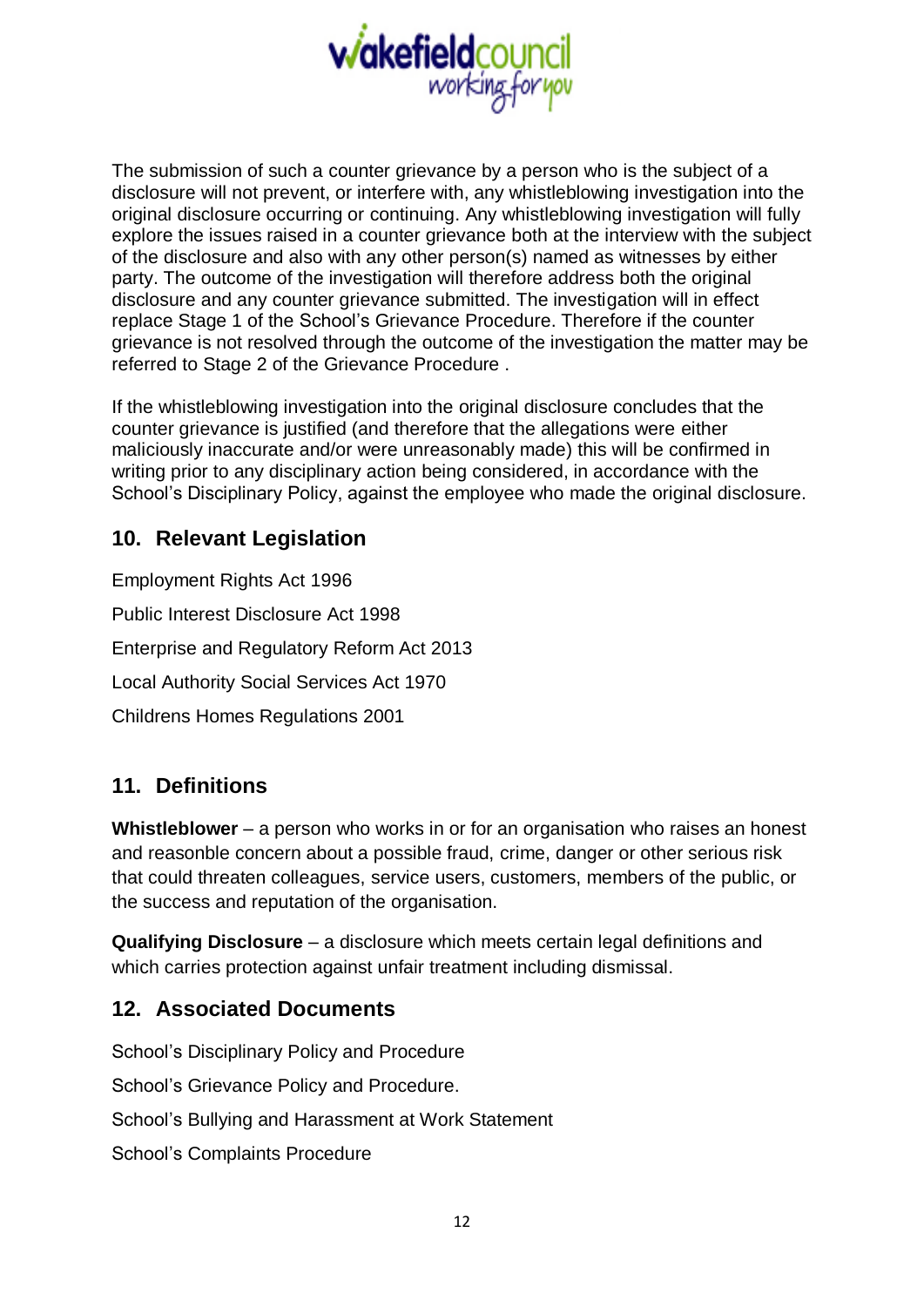

# **Appendix 1**

#### **Qualifying Disclosure Guide**

Whether a whistleblowing disclosure made by an employee is a "qualifying disclosure" under the Employment Rights Act 1996 (as amended by the Protection from Disclosure Act 1998 and the Enterprise and Regulatory Reform Act 2013) depends upon the following:

- **1.** Whether that whistleblowing disclosure is made in the public interest;
- **2.** Whether the employee has a reasonable belief that the information disclosed tends to show that suspected wrongdoing has occurred, is occurring or is likely to occur in the future;
- **3.** Whether the information disclosed falls into one of the six categories of wrongdoing set out in the Act;
- **4.** Whether the employee has complied with the specific requirements for that category of wrongdoing (see A below);
- **5.** The person or organisation the employee contacts to raise their concern (see B below).

# **A. The Six Categories of Wrongdoing and their Specific Requirements for Raising a Concern**

• **Crime**

The employee must have a reasonable belief that their concern tends to show that a criminal offence has been committed, is being committed or is likely to be committed.

• **Failure to Comply with Legal Obligations**

The employee must have a reasonable belief that their concern tends to show that a person has failed, is failing or is likely to fail to comply with any legal obligation to which they are subject. The legal obligation must actually exist it is not enough that the employee merely thinks the legal obligation exists.

• **Miscarriage of Justice** The employee must have a reasonable belief that their concern tends to show that a miscarriage of justice has occurred, is occurring or is likely to occur.

• **Risks to Health & Safety**

The employee must have a reasonable belief that their concern tends to show that the health and safety of any individual has been, is being or is likely to be endangered.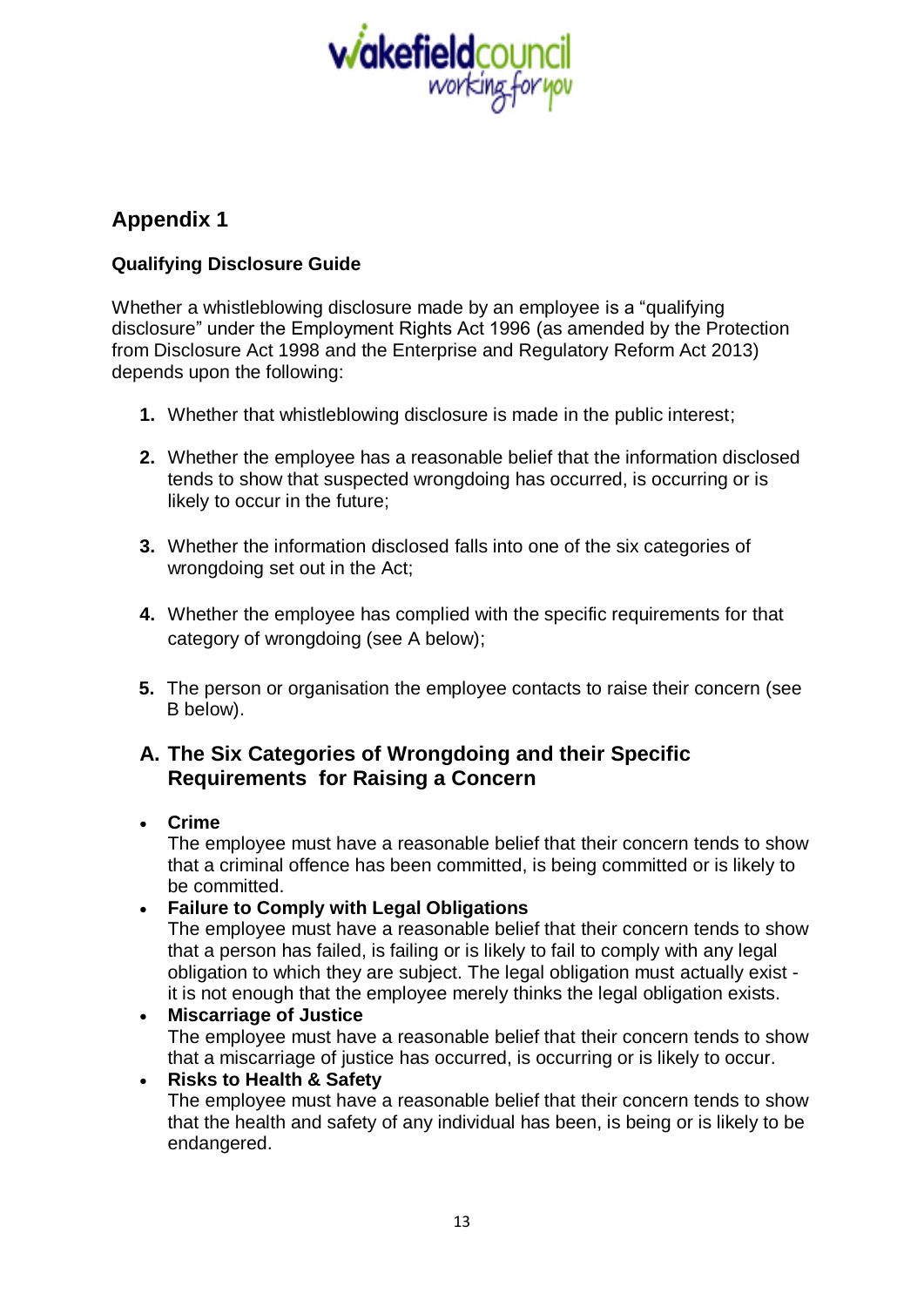

- **Damage to the Environment** The employee must have a reasonable belief that their concern tends to show that the environment has been, is being or is likely to be damaged.
- **Deliberately covering up any of the above** The employee must have a reasonable belief that their concern tends to show that information tending to show any of the above has been, is being or is likely to be deliberately concealed.

#### **Notes**

If, by raising their concern, an employee commits an offence, their whistleblowing disclosure is not a "qualifying disclosure".

### **B. The Person or Organisation an Employee Contacts to Raise Their Concern**

#### • **Their Employer**

The employee must make the disclosure in the public interest and have a reasonable belief that the information disclosed tends to show that suspected wrongdoing has occurred, is occurring or is likely to occur in the future. The employee must meet the requirements noted above for the relevant category of wrongdoing.

#### • **Other Responsible Person**

The employee must make the disclosure in the public interest and have a reasonable belief that the information disclosed tends to show that suspected wrongdoing has occurred, is occurring or is likely to occur in the future. The employee must meet the requirements noted above for the relevant category of wrongdoing.

The employee must reasonably believe that their concern relates solely or mainly to either the conduct of the Other Responsible Person as opposed to their employer or to any other matter for which the Other Responsible Person as opposed to their employer has legal responsibility.

#### • **Legal Advisor**

The employee must make the disclosure in the public interest and have a reasonable belief that the information disclosed tends to show that suspected wrongdoing has occurred, is occurring or is likely to occur in the future. The employee must meet the requirements noted above for the relevant category of wrongdoing.

The employee must raise their concern in the course of obtaining legal advice.

#### • **A Minister of the Crown**

The employee must make the disclosure in the public interest and have a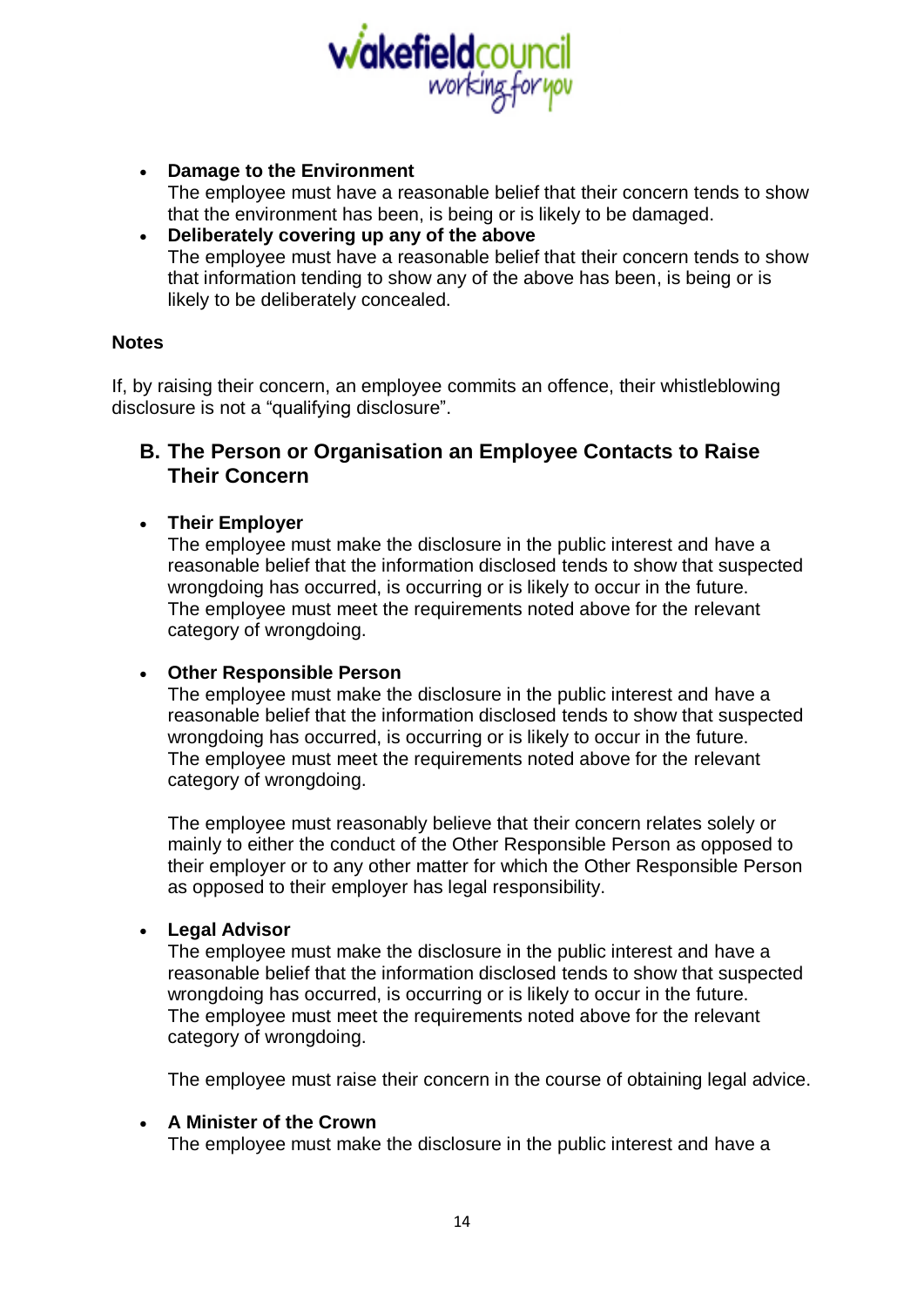

reasonable belief that the information disclosed tends to show that suspected wrongdoing has occurred, is occurring or is likely to occur in the future. The employee must meet the requirements noted above for the relevant category of wrongdoing.

The employee's employer must be an individual appointed under any enactment by a Minister of the Crown or a body whose members are so appointed.

#### • **A Prescribed Person**

The employee must make the disclosure in the public interest and have a reasonable belief that the information disclosed tends to show that suspected wrongdoing has occurred, is occurring or is likely to occur in the future. The employee must meet the requirements noted above for the relevant category of wrongdoing.

The employee must raise their concern to a person/organisation on the List of Prescribed Persons (see Appendix 2).

The employee must have a reasonable belief that their concern falls within any description of matters in respect of which the person/organisation has been prescribed (see Appendix 2).

The employee must have a reasonable belief that their concern is substantially true.

#### • **Disclosure in Other Cases**

The employee must make the disclosure in the public interest and have a reasonable belief that the information disclosed tends to show that suspected wrongdoing has occurred, is occurring or is likely to occur in the future.

The employee must meet the requirements noted above for the relevant category of wrongdoing.

The employee must have a reasonable belief that their concern is substantially true.

The employee must not raise their concern for personal gain. The employee must fulfil one of the following conditions:

- $\circ$  At the time they raise their concern, the employee must reasonably believe that they will be subjected to a detriment by their employer if they raise their concern to their employer or to a Prescribed Person; **OR**
- $\circ$  In a case where there is not a Prescribed Person in relation to the description of matters of concern, the employee must reasonably believe that it is likely that evidence relating to their concern will be concealed or destroyed if they raise their concern to their employer; **OR**
- $\circ$  The employee has previously raised substantially the same concern to their employer or to a Prescribed Person.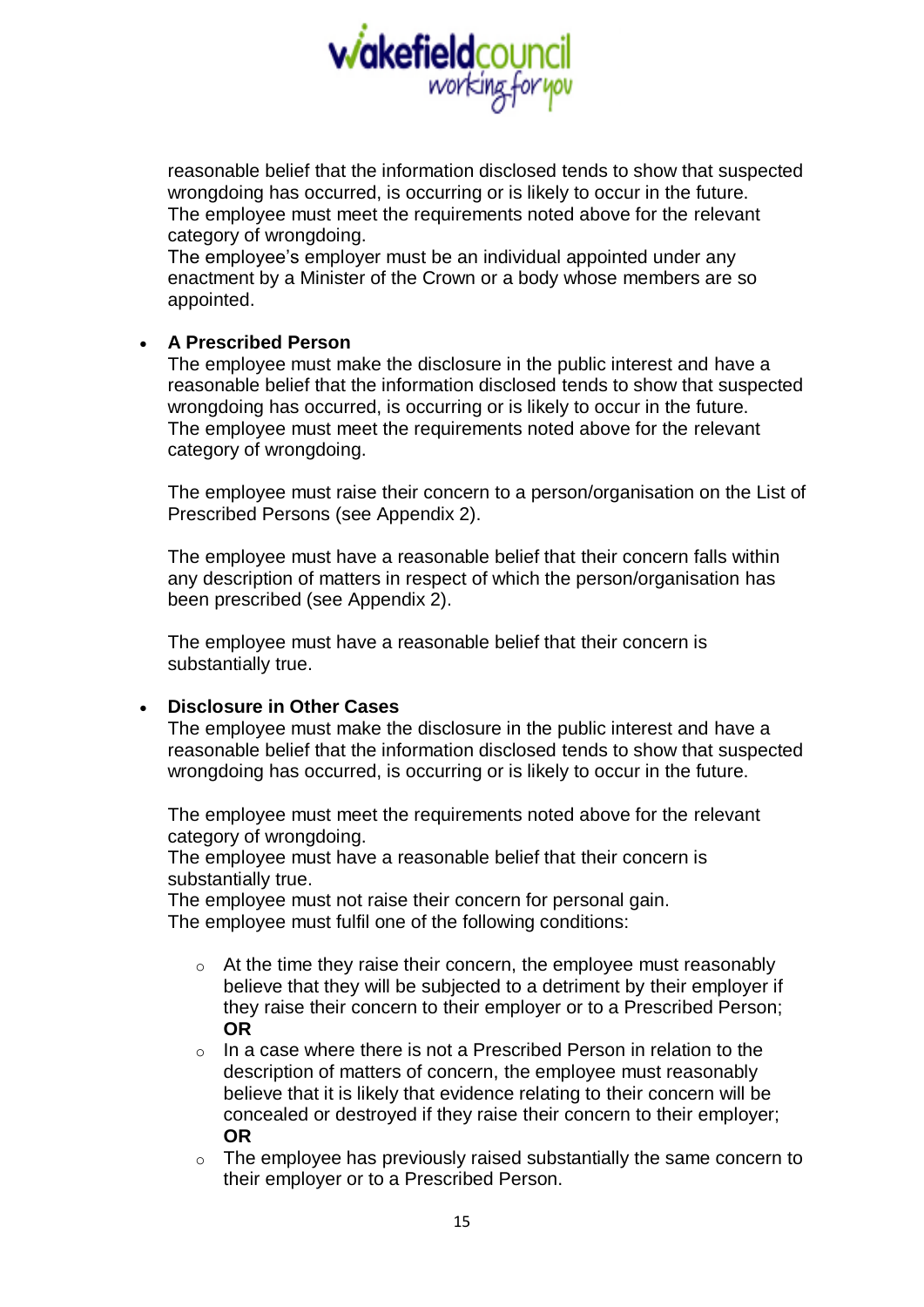

**It must**, in all the circumstances of the case, be reasonable for the employee to raise their concern. In determining whether or not it is reasonable to raise the concern, regard shall be had in particular to the following factors:

- $\circ$  The identity of the person to whom the employee raises their concern;
- o The seriousness of their concern;
- o Whether their concern is continuing or is likely to occur in the future;
- o Whether their concern is raised in breach of a duty of confidentiality owed by their employer to a third party, for example a service user;
- o Where the employee has previously raised substantially the same concern to their employer or to a Prescribed Person, any action which the employer or the Prescribed Person has taken or might reasonably be expected to have taken as a result of their concern having been raised; and
- o Where the employee has previously raised substantially the same concern to their employer, whether in making the disclosure to their employer they complied with any relevant procedure of their employer, for example this Policy.

#### • **Disclosure of Exceptionally Serious Failure**

The employee must make the disclosure in the public interest and have a reasonable belief that the information disclosed tends to show that suspected wrongdoing has occurred, is occurring or is likely to occur in the future. The employee must meet the requirements noted above for the relevant category of wrongdoing.

The employee must have a reasonable belief that their concern is substantially true.

The employee must not raise their concern for personal gain.

The employee's concern must be of an exceptionally serious nature.

It must, in all the circumstances of the case, be reasonable for the employee to raise their concern. In determining whether or not it is reasonable to raise the concern, regard shall be had, in particular, to the identity of the person to whom the employee raises their concern.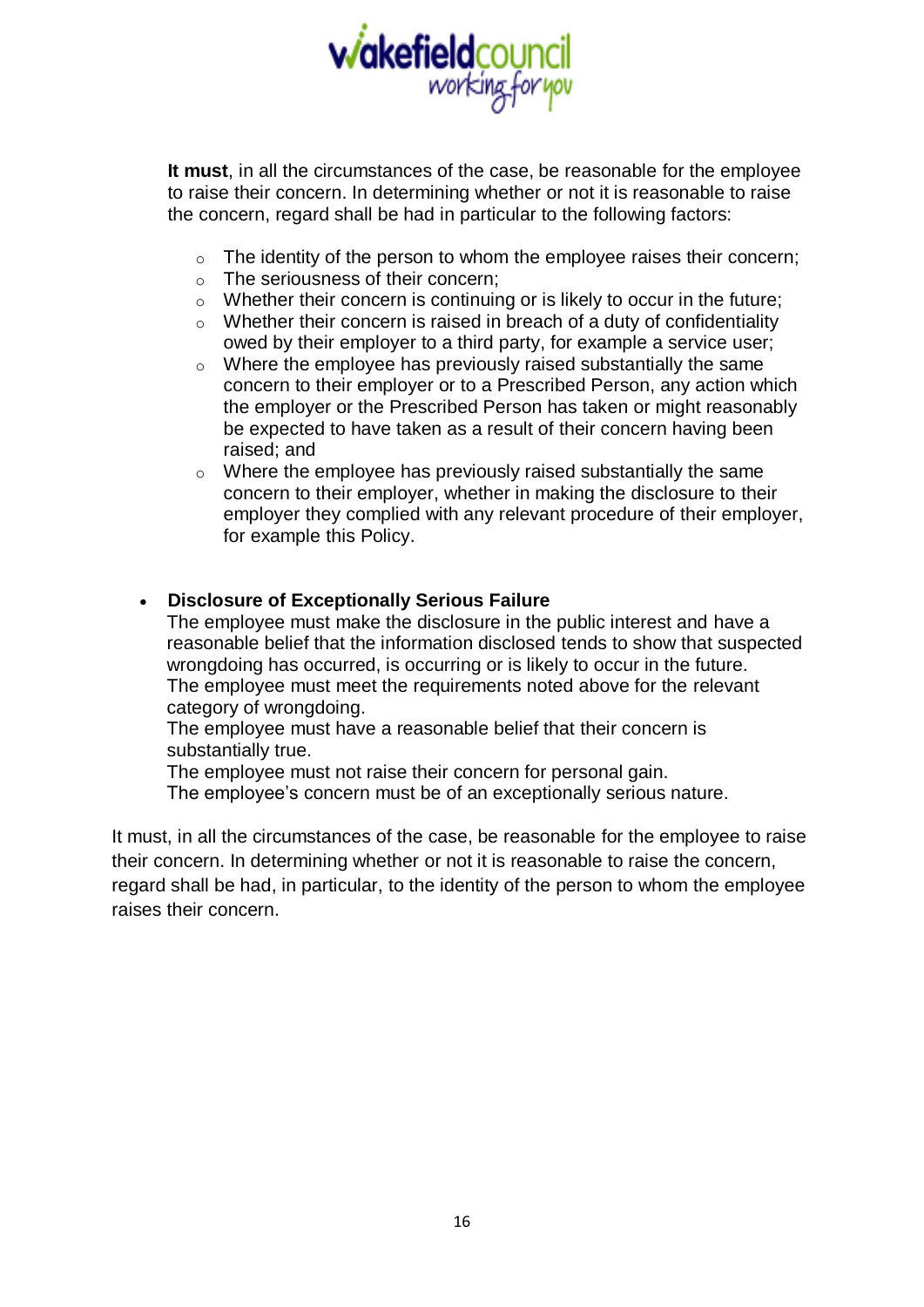

# **Appendix 2**

#### **List of Prescribed Persons**

The following is an extract from the full list of prescribed persons, as set down in The Public Interest Disclosure (Prescribed Persons) (Amendment) (No 2) Order 2015, which contains the external persons and organisations relevant to raising concerns into wrongdoing within the School.

#### **The Comptroller and Auditor General**

Following the Audit Commission's closure on 31 March 2015, disclosures relating to local authorities can be made to the external auditor of the relevant authority or the Comptroller and Auditor General.

Matters in respect of which they are prescribed:

• The proper conduct of public business, value for money, fraud and corruption in relation to the provision of centrally funded public services

#### **Contact**

External Auditor KPMG LLP Tel: 0113 231 3396

The Comptroller and Auditor General National Audit Office 157-197 Buckingham Palace Road Victoria London SW1W 9SP Tel: 020 7798 7999 [www.nao.org.uk/contact-us/w](http://www.nao.org.uk/contact-us/)histleblowing-disclosures

# **The Charity Commission for England and Wales**

Matters in respect of which they are prescribed:

• The proper administration of charities and of funds given or held for charitable purposes

#### **Contact**

Charity Commission Tel: 0300 066 9197 E-mail [whistleblowing@charitycommission.gsi.gov.uk](mailto:whistleblowing@charitycommission.gsi.gov.uk) [www.gov.uk/charity-commission](http://www.gov.uk/charity-commission)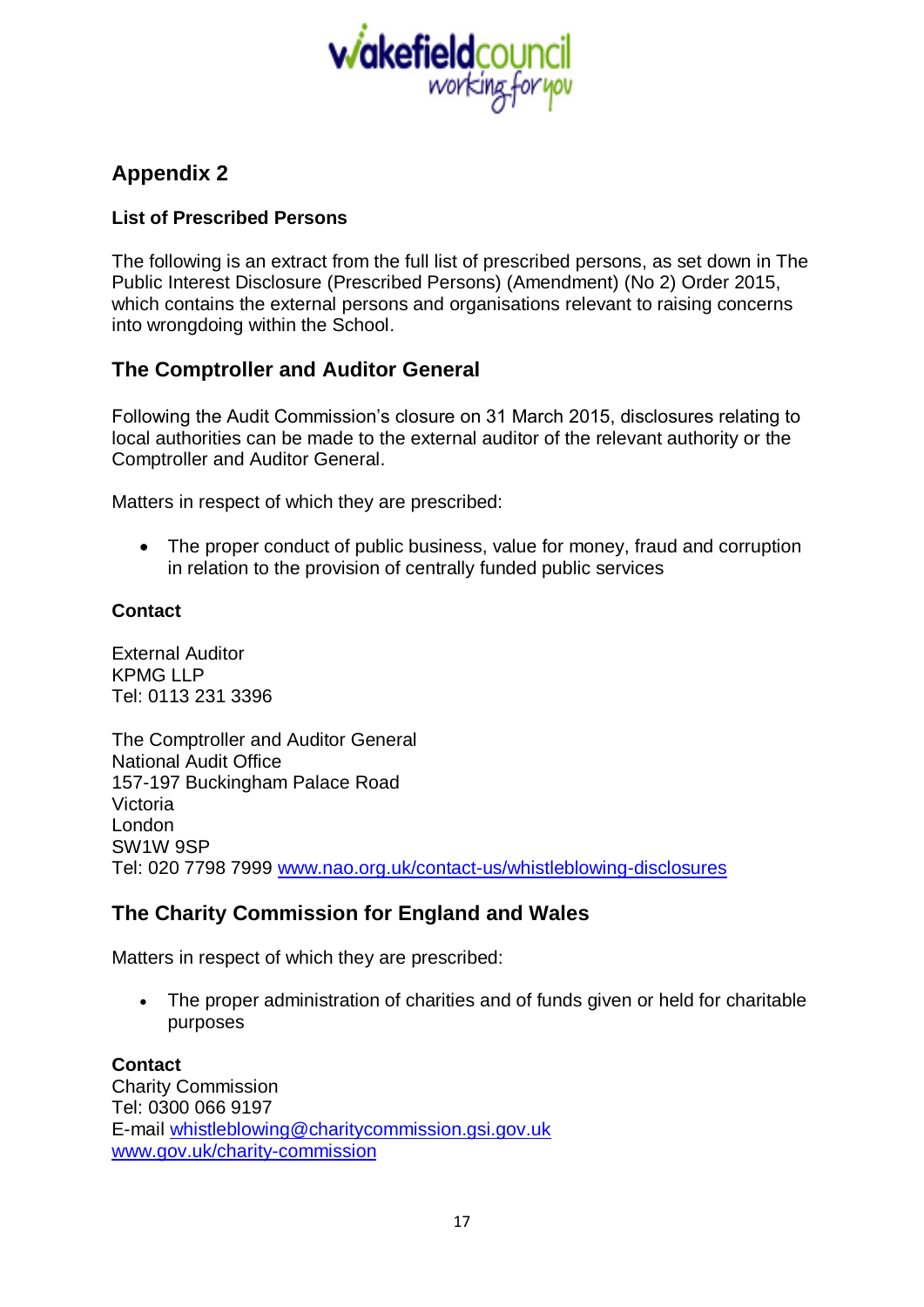

# **Children's Commissioner**

Matters in respect of which they are prescribed:

• To take account of and protect the views and interests of children.

#### **Contact**

The Office of the Children's Commissioner Sanctuary Building 20 Great Smith Street London SW1P 3BT Tel: 020 7783 8330 Email: [info.request@childrenscommissioner.gsi.gov.uk](mailto:info.request@childrenscommissioner.gsi.gov.uk) [www.childrenscommissioner.gov.uk](http://www.childrenscommissioner.gov.uk/)

# **Her Majesty's Chief Inspector of Education, Children's Services and Skills ("the Chief Inspector")**

Matters in respect of which they are prescribed

• To inspect and regulate care for children and young people, and inspect education and training for learners of all ages.

#### **Contact**

Ofsted Piccadilly Gate Store Street Manchester M1 2WD Tel: 0300 123 3155 E mail: whistleblowing@ofsted.gov.uk Website: www.ofsted.gov.uk

#### **Secretary of State for Education**

Matters relating to the following educational institutions in England

• Maintained schools; Maintained nursery schools; Independent schools (including academies and free schools); Non-maintained special schools; Pupil referral units; Alternative provision academies; 16-19 Academies (and free schools); Sixth form colleges; Special post-16 institutions.

**Contact**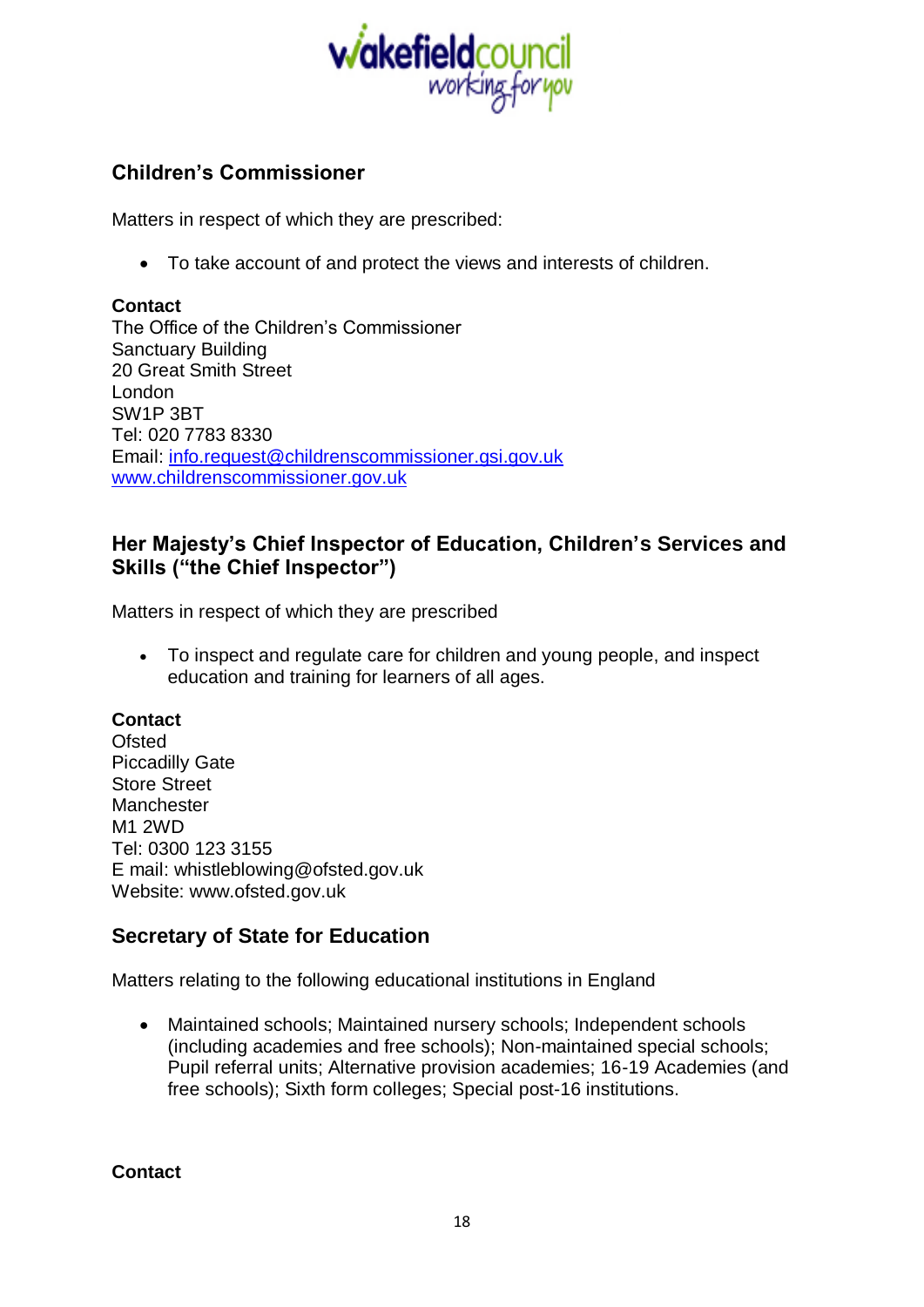

Ministerial and Public Communications Division Department for Education Piccadilly Gate Store Street Manchester M1 2WD Tel: 0370 000 2288 Online contact form: [www.education.gov.uk/contactus](http://www.education.gov.uk/contactus)

# **The Environment Agency**

Matters in respect of which they are prescribed:

• Acts or omissions which have an actual or potential effect on the environment or the management or regulation of the environment including those relating to pollution, abstraction of water, flooding, the flow of rivers, inland fisheries and migratory salmon or trout

**Contact** National Customer Contact Centre P O Box 544 Rotherham S60 1BY Tel: 03708 506 506 [www.gov.uk/environment-agency](http://www.gov.uk/environment-agency)

# **Health and Safety Executive**

Matters in respect of which they are prescribed:

• Matters which may affect the health or safety of any individual at work; matters which may affect the health and safety of any member of the public arising out of, or in connection with, the activities of persons at work

**Contact** Health and Safety Executive Tel: 0300 0031647 [www.hse.gov.uk](http://www.hse.gov.uk/) Online form: [www.hse.gov.uk/contact/raising-your-concern.htm](http://www.hse.gov.uk/contact/raising-your-concern.htm)

# **Local Authorities**

(The local authority which under section 18 of the Health and Safety at Work etc Act 1974 is responsible for the enforcement of the relevant statutory provisions) Matters in respect of which the person is prescribed: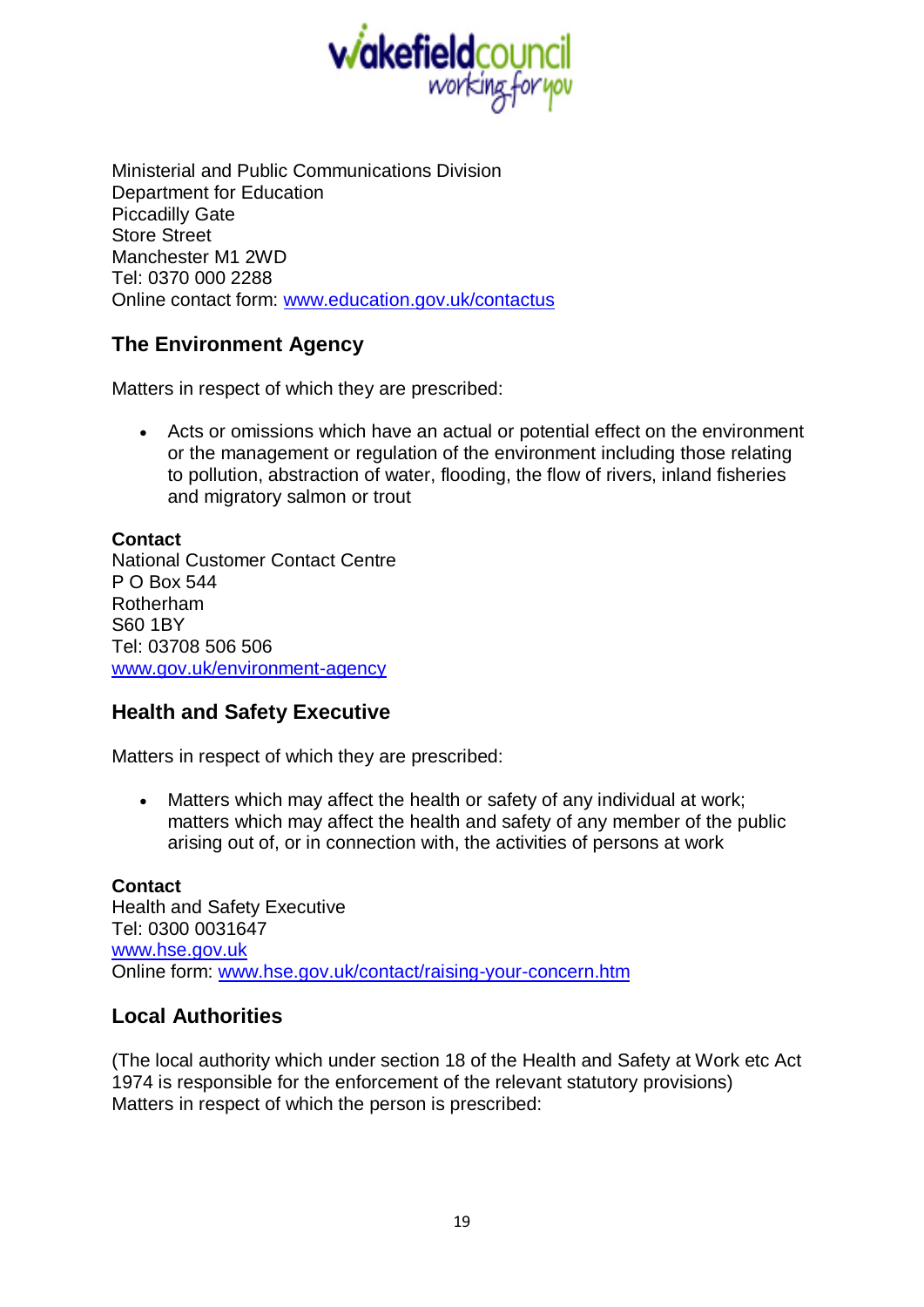

• Matters which may affect the health or safety of any individual at work; matters which may affect the health and safety of any member of the public arising out of, or in connection with, the activities of persons at work

#### **Contact**

The appropriate local authority

#### **The Information Commissioner**

Matters in respect of which they are prescribed:

• Compliance with the requirements of legislation relating to data protection and to freedom of information\*

(\*Data protection legislation regulates the processing of information relating to individuals, including the obtaining, holding, use or disclosure of such information) (\*Freedom of information legislation provides for the disclosure by public authorities of the information that they hold)

#### **Contact**

The Information Commissioner's Office Wycliffe House Water Lane Wilmslow Cheshire SK9 5AF Tel: 0303 12301113 Email: [casework@ico.org.uk](mailto:casework@ico.org.uk) [www.ico.org.uk](http://www.ico.org.uk/)

# **ADVICE AND INFORMATION**

#### **Advisory, Conciliation and Arbitration Service (Acas)**

Acas operates a nationwide network of helplines which deal with queries about employment matters, including the rights and obligations arising out of employment law. The service is available to any individual or organisation free of charge. Any worker who contacts Acas will wish to bear in mind the distinction between seeking information about the provisions of the Public Interest Disclosure Act 1998, and the requirements attached to making a protected disclosure, as explained in section Circumstances in which disclosures are protected (a "qualifying disclosure") of this guide.

#### **Contact**

Tel: 0300 123 1100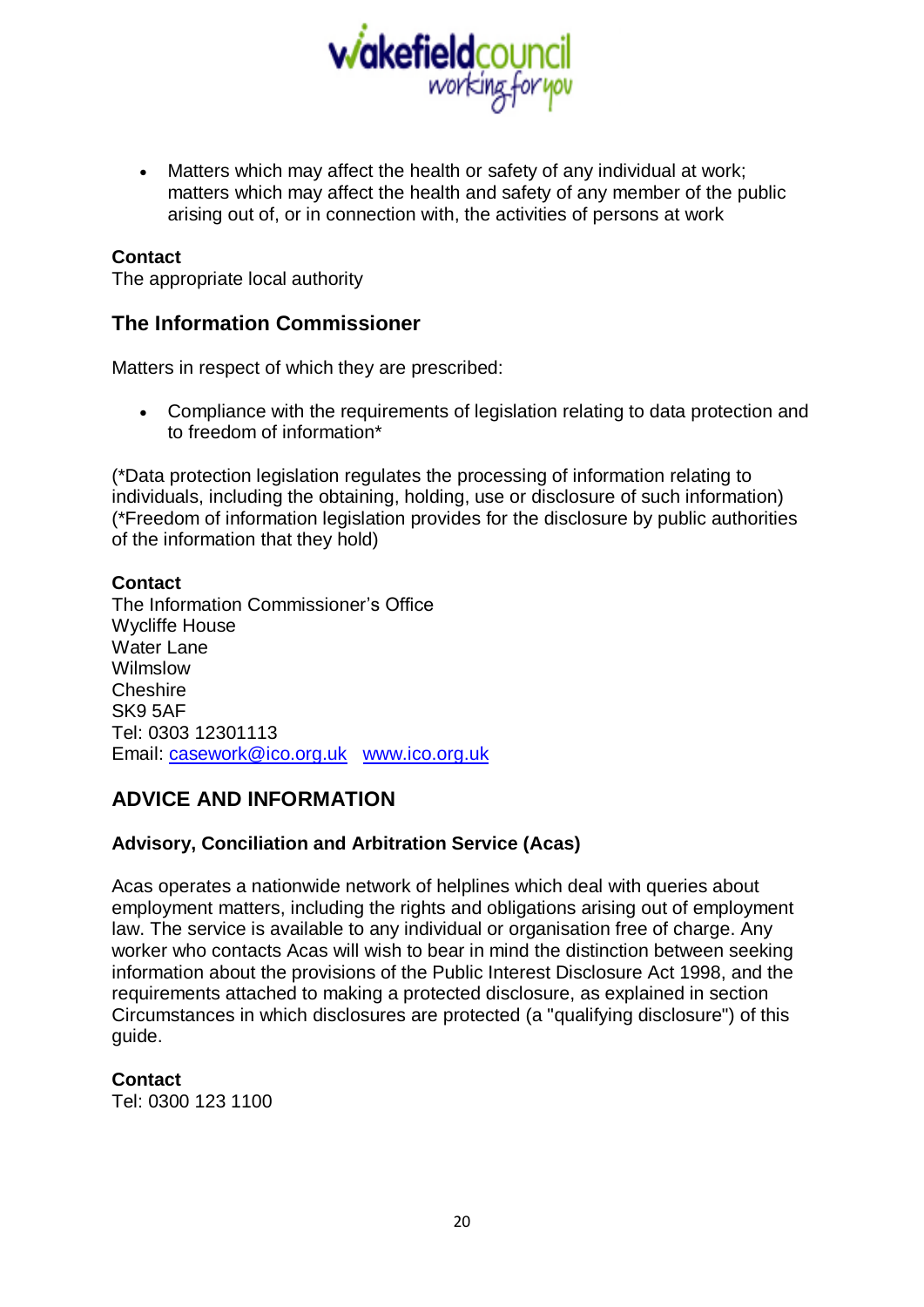

#### **Public Concern at Work**

This is an independent organisation which can provide guidance and training to employers on whistleblowing and can also offer free advice to employees unsure whether or how to raise a concern about workplace wrongdoing.

#### **Contact**

Public Concern at Work CAN Mezzanine 7 – 14 Great Dover Street London SE1 4YR Tel: 020 7404 6609 Email: whistle@pcaw.org.uk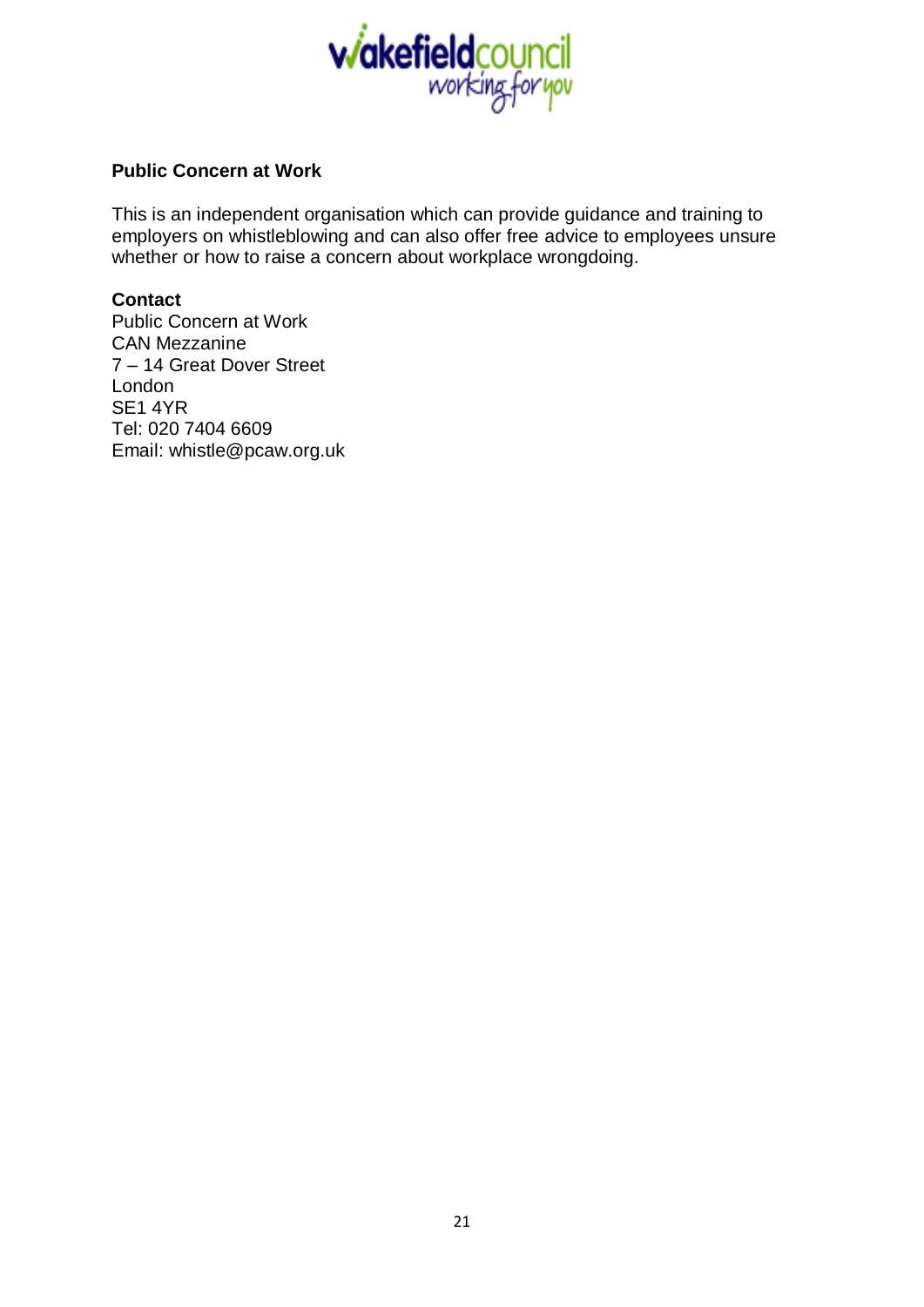

# **Appendix 3**

# **Raising a Concern about Wrongdoing to Children.**

This Appendix sets out a number of factors, additional to the provisions of the Whistleblowing Policy, which are relevant if the concern an employee wishes to raise, concerns suspected wrongdoing to the welfare of children.

#### **Raising a Concern to Your Employer**

When an employee raises a concern about suspected wrongdoing to the welfare of children the School will refer the concern for investigation by a person with sufficient and appropriate independence, experience and expertise in such matters to be able to properly advise on the best approach to an investigation of the concern raised. This person is likely to be the Designated Officer (formerly known as the LADO) for Wakefield Council. However, if the concern raised is complex, support and advice may be sought from appropriate external organisations.

The Designated Officer will liaise with the Headteacher to determine whether an independent investigator can be identified within the School or whether it will be necessary to identify an investigator outside of the School.

The School will endeavour to ensure that the terms of reference for any investigation into the concern or concerns raised will be sufficiently open and flexible so as to allow the independent investigator to determine what evidence they need to consider. Specific provision will also be made so that the independent investigator is able to recommend the extension of their original terms of reference should they consider this to be in the children's best interests and pursue, or report to, the appropriate protection authority, any child safeguarding concern they identify, either current or past.

Recommendations to extend the original terms of reference may in particular relate to other areas the independent investigator considers relevant to their original terms of reference or may more widely relate to the safety, rights or welfare of children.

The School will endeavour to ensure that the independent investigator receives appropriate support during any investigation and that they will be given access to all relevant information during their investigation.

The School will endeavour to ensure that every effort is made by all concerned in the investigation to preserve confidentiality for identifiable children, whilst also ensuring that confidentiality does not prevent the proper referral or identification of the concern or concerns raised.

Where multiple concerns are raised, either initially or sequentially, the independent investigator will list these concerns separately and respond at the end of the investigative process on each separate concern.